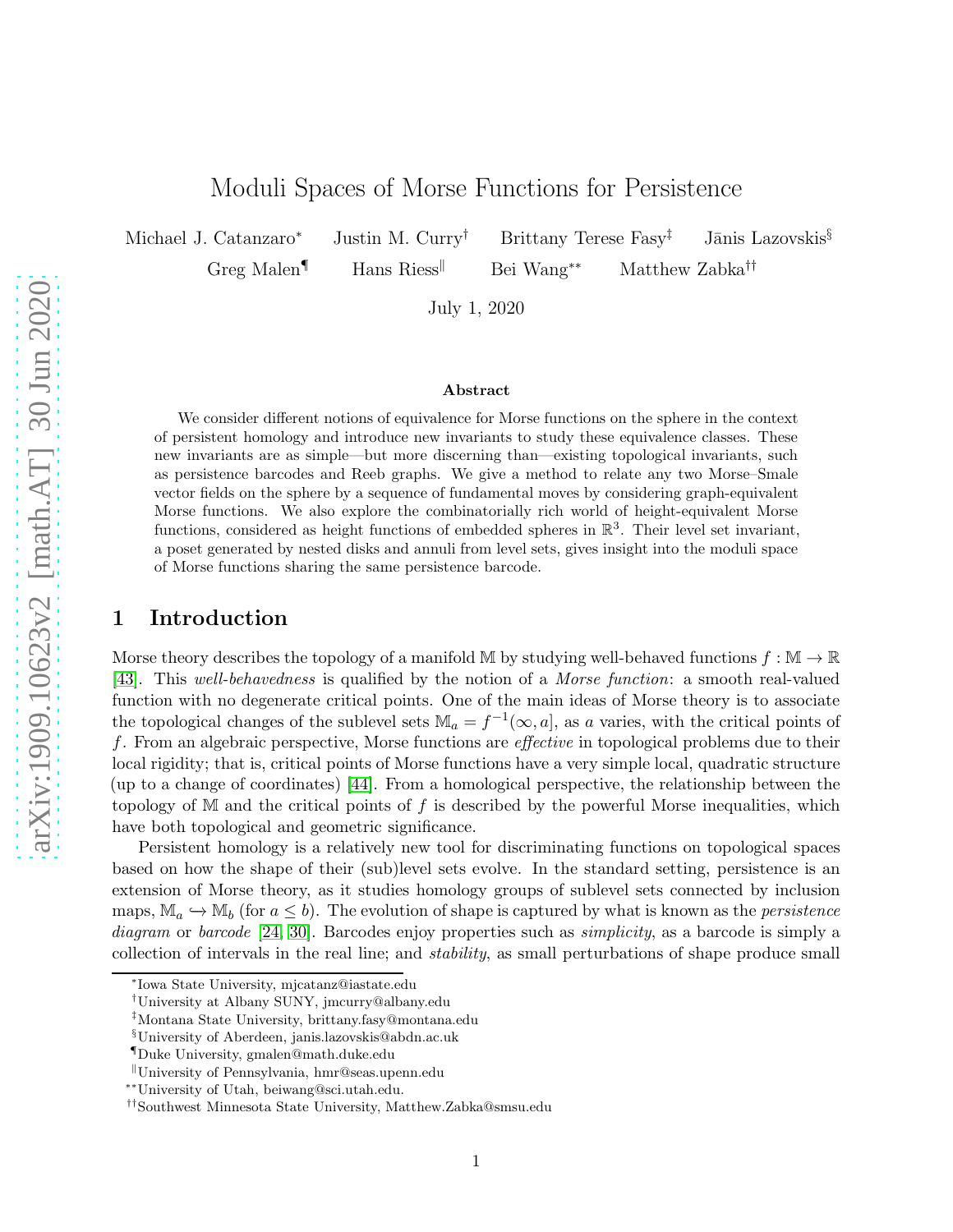

<span id="page-1-0"></span>Figure 1: The graphs of two different functions  $f, g : \mathbb{R} \to \mathbb{R}$  restricted to a finite interval in  $\mathbb{R}$ , and their identical one-dimensional barcode and persistence diagram based on sublevel set filtration. The longest bar in the barcode captures the connected component; while the 2nd longest bar is created due to the boundary condition.

perturbations of the barcode. Both of these properties make persistence an ideal tool for studying the shape of data, with wide applications to science and engineering; see [\[27\]](#page-27-2) for a survey.

We are interested in exploring different moduli spaces of Morse functions from the perspective of persistence. We characterize the set of Morse functions that give rise to the same barcode, see Figure [1](#page-1-0) for an example. Some of these functions should be considered as different, because taking one function to another requires a significant deformation. In other words, we are putting different equivalence relations on the space of Morse functions that respect persistence, i.e., two functions can only be deemed equivalent only if they have the same barcode, but simply having the same barcode does not guarantee equivalence. Each choice of equivalence relation leads to a different moduli space structure on the space of Morse functions; and each equivalence class has an interesting combinatorial structure that can be used practically to enrich the barcode.

Instead of focusing on any Morse function  $f: \mathbb{M} \to \mathbb{R}$ , we are initially motivated by a simpler question by considering  $\mathbb{M} = \mathbb{S}^2$ : How many Morse functions on the sphere  $\mathbb{S}^2$  have the same barcode? Or more precisely: How many equivalence classes of Morse functions on the sphere have the same barcode? Asking such an open question is a first step towards exploring three areas of interests described below. For simplicity, we sometimes require more from  $f$ , such as factoring as an embedding into Euclidean space followed by a projection, so as to exclude pathological examples like the Alexander horned sphere.

Topological data analysis: The simplicity of the barcode is both a benefit and a drawback, as information about the space and function is lost during its computation. Precisely how much information is lost? How does the barcode compare to other topological invariants, and does it fail to capture some key topological and geometric features? How does the analysis on a sphere extend to a compact surface of genus  $g$ ? From a statistical perspective, how common is a particular barcode, and which one should we expect in a general situation?

Shape analysis: Properties of shapes, such as being convex, nested, elongated, or circular, are mostly geometric in nature. Do the discriminative capabilities of persistence—known to be mostly topological—also capture these geometric properties? Recent work by [\[11\]](#page-26-0) has shown that short intervals in barcodes encode geometric information; in particular, persistent homology detects the curvature of disks from which points are sampled. How much geometric information is preserved by the barcodes?

Topological descriptors, such as Reeb graphs [\[52\]](#page-28-2) and Morse–Smale complexes [\[25,](#page-27-3) [26\]](#page-27-4), provide an abstract and compact representation of data modeled by Morse functions. For instance, the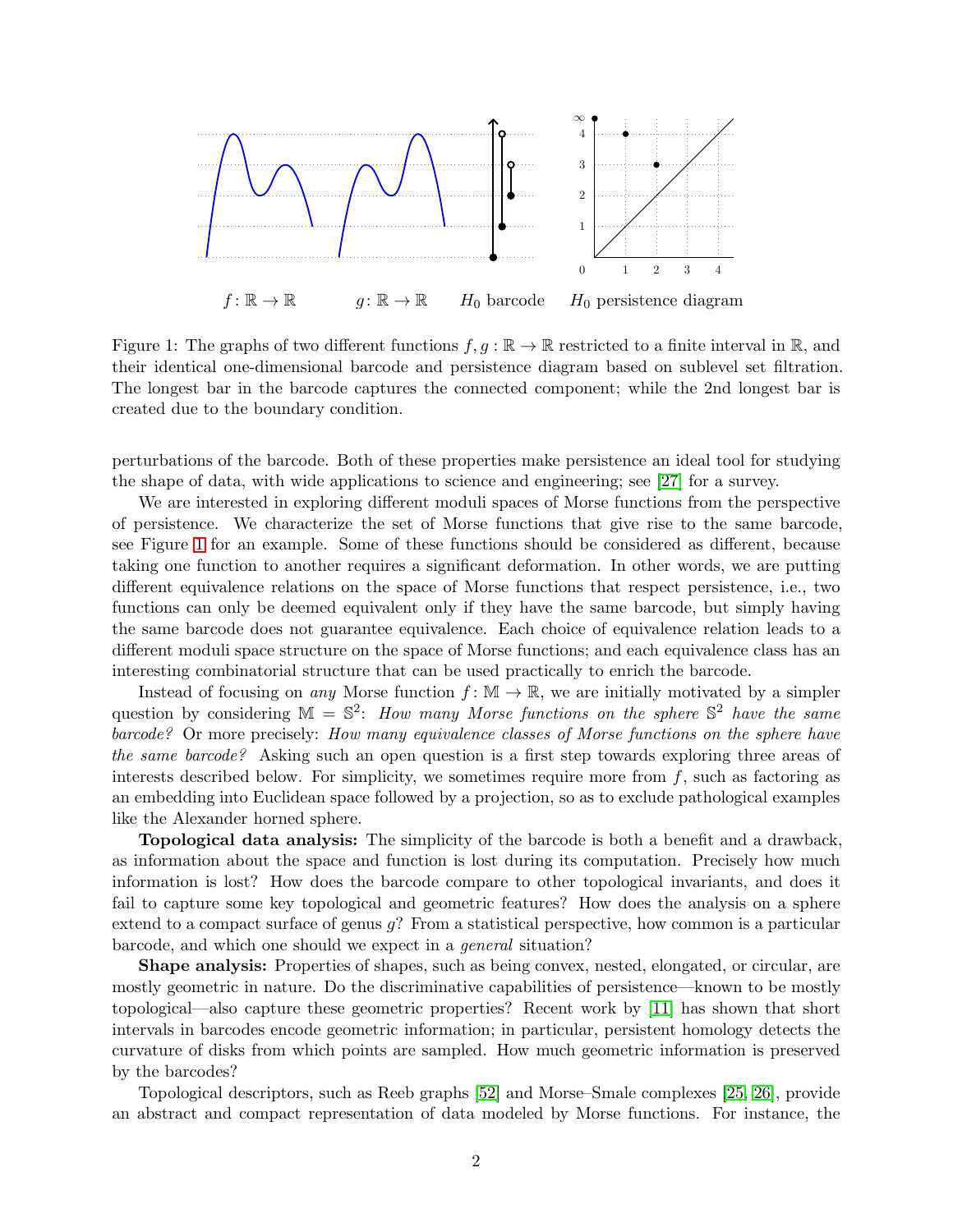small number of cells in a Morse–Smale complex can significantly reduce the number of cells when discretizing a shape, while keeping the same topological properties. Does persistence allow us to reduce the carried data even further?

We refer the interested reader to the survey paper by [\[9\]](#page-26-1) for a summary of shape analysis's relationship to persistence and Reeb graphs.

Dynamical systems: What is the space of all Morse or Morse–Smale vector fields, with and without the requirement of identical persistence as a constraint? Equivalence classes of Morse– Smale vector fields on 2-manifolds have been studied previously [\[49,](#page-28-3) [29,](#page-27-5) [31\]](#page-27-6); however, not in the context of persistence. It is known that the set of Morse–Smale vector fields on orientable surfaces is dense [\[47,](#page-28-4) Theorem 2.6]. Given two Morse–Smale vector fields which are not topologically equivalent, can we derive a distance measure between them? What is the minimal number of operations (critical pair cancellation or reverse-cancellation) to transform one to another?

#### 1.1 Research Objectives

Our overarching goal is to classify and algorithmically construct all equivalence classes of Morse functions on a manifold, where the equivalence is captured by functions, embeddings, or dynamics, using barcodes as constraints. Fixing a homology degree, the persistence map is the map that takes a function f on  $\mathbb M$  to its associated barcode [\[19\]](#page-26-2). We classify the image, preimage, and embeddings of the preimage of the persistence map under different notions of equivalence relations. While there have been approaches to interpreting the persistence map functorially [\[7,](#page-26-3) [22\]](#page-26-4), and such categorical generalizations are of interest to us (see Section [4\)](#page-13-0), considering the persistence map simply as a map rather than a functor does not take away from our analysis.

Let M denote a smooth manifold, and let  $f: \mathbb{M} \to \mathbb{R}$  denote a Morse function. In this paper, we focus on characterizing Morse functions on the sphere  $\mathbb{M} = \mathbb{S}^2$  that produce the same barcode.

- Objective 1: Classifying the image. Fix  $M$  (for example,  $\mathbb{S}^2$ ) and the number and type of critical points that respect the Euler characteristic (for example, two maxima, one saddle point, and one minimum on  $\mathbb{S}^2$ ). Enumerate the barcodes that correspond to sublevel set filtrations of functions  $f: \mathbb{M} \to \mathbb{R}$ . This is a computational objective, and can be interpreted by counting Morse–Smale graphs (Section [2\)](#page-4-0) via elementary moves (Section [3\)](#page-9-0) instead of functions. In this setting, we declare that two Morse functions  $f, g \colon \mathbb{M} \to \mathbb{R}$  are *indistinguishable* if they are graph equivalent (Section [2\)](#page-4-0).
- Objective 2: Classifying embeddings of the preimage. Fix M and a barcode, and ask how many different embeddings  $\iota : \mathbb{M} \to \mathbb{R}^d$  of the space  $\mathbb{M}$  into Euclidean space  $\mathbb{R}^d$ produce the given barcode when projected onto a fixed axis via  $\pi \colon \mathbb{R}^d \to \mathbb{R}$ . In other words, we study the behavior of the function  $f := \pi \circ \iota$ . This is related to the persistent homology transform [\[60\]](#page-29-0), which asks the same question, but for all directions. Here, two Morse functions  $f, g : \mathbb{M} \to \mathbb{R}$  (where  $f := \pi \circ \iota$  and  $g := \pi \circ \iota'$ ) are considered *indistinguishable* if (i) they generate the same barcode and (ii) they are poset equivalent (Section [2\)](#page-4-0).
- Objective 3: Classifying the preimage. Fix M and a barcode, and ask for all functions, up to level-set preserving equivalence, whose image is the given barcode. This topological objective benefits from the Reeb graph [\[52\]](#page-28-2), which enriches the barcode by distinguishing different type of persistence pairings, and its refinement the decorated Morse–Smale graph, introduced in Section [2.1.](#page-4-1) Two Morse functions  $f, g : \mathbb{M} \to \mathbb{R}$  are *indistinguishable* in this context if (i) they generate the same barcode and (ii) they give rise to isomorphic decorated Morse–Smale graphs.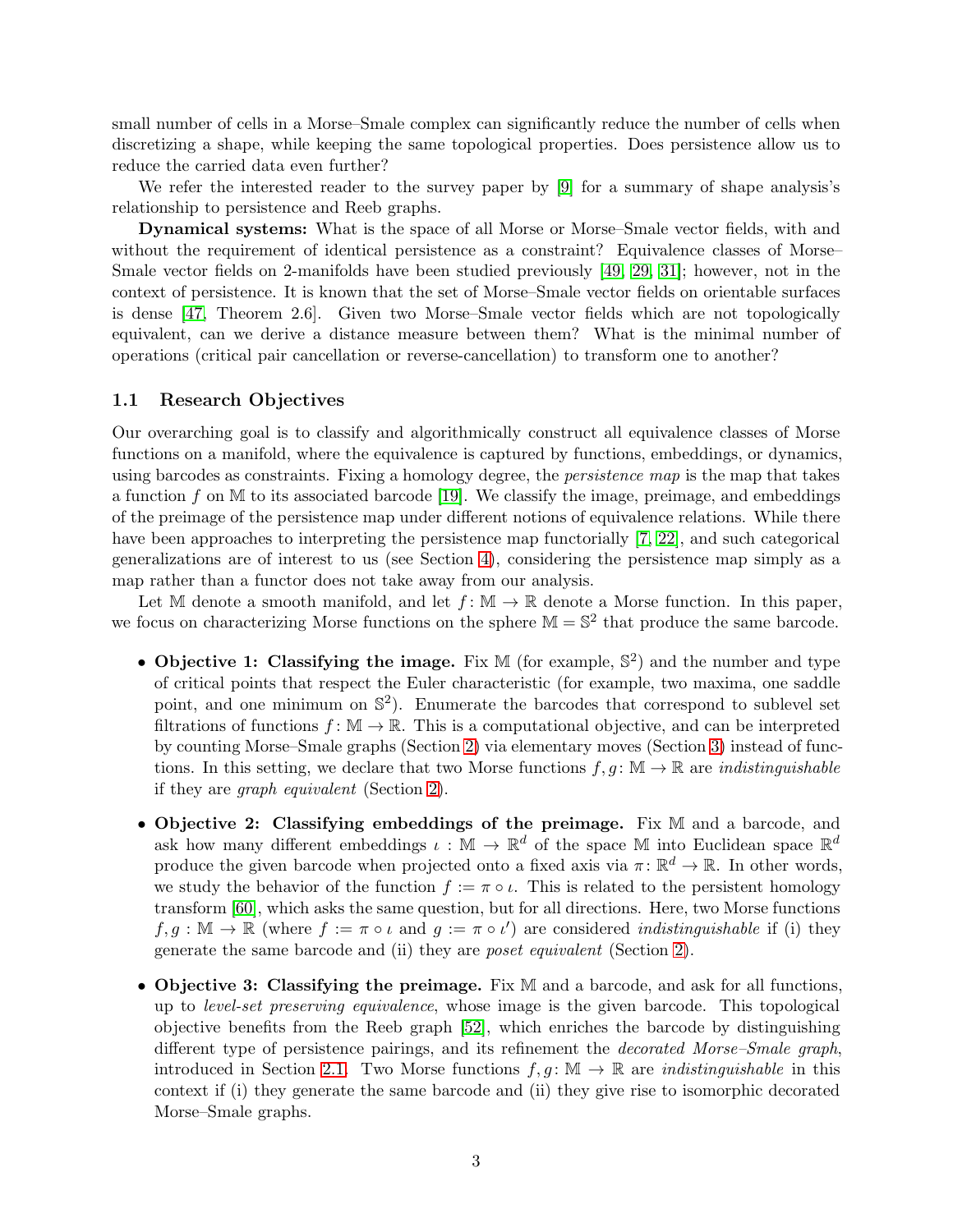Classifying Morse functions under different notions of equivalences via the persistence map is well-motivated, as persistence has emerged as a central tool of topological data analysis. Applications of persistence include shape analysis [\[13,](#page-26-5) [50\]](#page-28-5), cancer research [\[56,](#page-28-6) [38,](#page-27-7) [34,](#page-27-8) [51\]](#page-28-7) and material sciences [\[37\]](#page-27-9). By exploring the above moduli spaces, we aim to build a better or enriched barcode for real-world applications.

#### 1.2 Related Work

The mathematical study of height functions through level sets (contour lines) and relationships between them dates back to at least the 1850s, when Cayley classified topographical maps based on configurations of contour lines [\[14\]](#page-26-6). [\[42\]](#page-28-8) extended this work and laid the foundation for Morse theory. [\[52\]](#page-28-2) defined a graphical invariants to classify Morse functions; today, we call this invariant the Reeb graph. Later, [\[2,](#page-25-0) [3\]](#page-25-1) defined geometric equivalence classes of functions on  $\mathbb{S}^1$  using a notion of "snakes". The classification for functions on surfaces is much more involved, and has been considered in certain cases [\[4,](#page-25-2) [44\]](#page-28-1), the latter of which analyzed homological and geometric equivalence of Morse functions on S 2 . Further, [\[36\]](#page-27-10) and [\[57,](#page-28-9) [58\]](#page-28-10) classified Morse functions on surfaces, up to geometric equivalence, using Reeb graphs. Reeb graphs use level-sets of functions, and the analogous join tree or merge tree structure with sublevel sets was developed by [\[48\]](#page-28-11) and [\[19\]](#page-26-2). Further implications of Reeb graphs for persistent homology were considered by [\[23,](#page-26-7) [6\]](#page-25-3).

From the dynamical system perspective, [\[49\]](#page-28-3) classified Morse–Smale flows on two-manifolds up to trajectory topological equivalence using the concept of "distinguished graph". Subsequent work by [\[29\]](#page-27-5) and [\[62\]](#page-29-1) gave simpler invariants for Morse flows on two-manifolds. [\[46\]](#page-28-12) also considered the problem of topological trajectory classification of Morse–Smale flows on closed surfaces and introduced a "three-color graph" as another alternative to the Peixoto invariant. Morse flows are also used to determine two-dimensional Hamiltonian flows; and [\[54\]](#page-28-13) developed tree representations for such flows. Both three-color graphs and tree representations are combinatorial codings that detail processes for constructing a flow by adding pairs of critical points. Finally, [\[1\]](#page-25-4) used topological arguments like the ones in Section [4](#page-13-0) to decompose spaces for network evasion paths, however they did not use the language of Morse functions. Our work focuses on invariants based on cell decompositions of the domain using gradient flows. It is primarily concerned with the structure of the Morse–Smale complex and its interplay with persistence, which is distinct from previous approaches.

The formal underpinnings of the sequence of moves described in Section [3](#page-9-0) originate from Cerf theory (also known as pseudoisotopy theory) [\[15,](#page-26-8) [32\]](#page-27-11). In proving his celebrated "Pseudoisotopy Theorem", Cerf described the low codimension strata of a particular stratification on the space of smooth functions on a smooth compact manifold. The codimension-zero stratum consists of Morse functions with distinct critical values, and the codimension-one stratum consists of either 'generalized Morse functions' (those with a single cubic 'birth-death' singularity), or Morse functions with precisely two critical values equal. Furthermore, Cerf showed that a generic or typical path of smooth functions lies in the codimension-zero stratum for all but finitely many 'times' (thinking of the path parameter as 'time'), at which points the function lies in the codimension-one stratum. The moves described in Section [3](#page-9-0) are inspired by moving across the codimension-one stratum in the space of smooth functions and passing through a generalized Morse function. The statement and proof of Theorem [3.1](#page-11-0) relies on this description of the stratification and adapts these ideas to the combinatorics of the Morse–Smale graph of a surface.

Performing one of the moves introduced in Section [3](#page-9-0) can be thought of as a perturbation of the initial Morse-Smale flow (albeit a fairly large one from the perspective the aforementioned stratification of Cerf). Perturbations in the space of all vector fields have been studied by other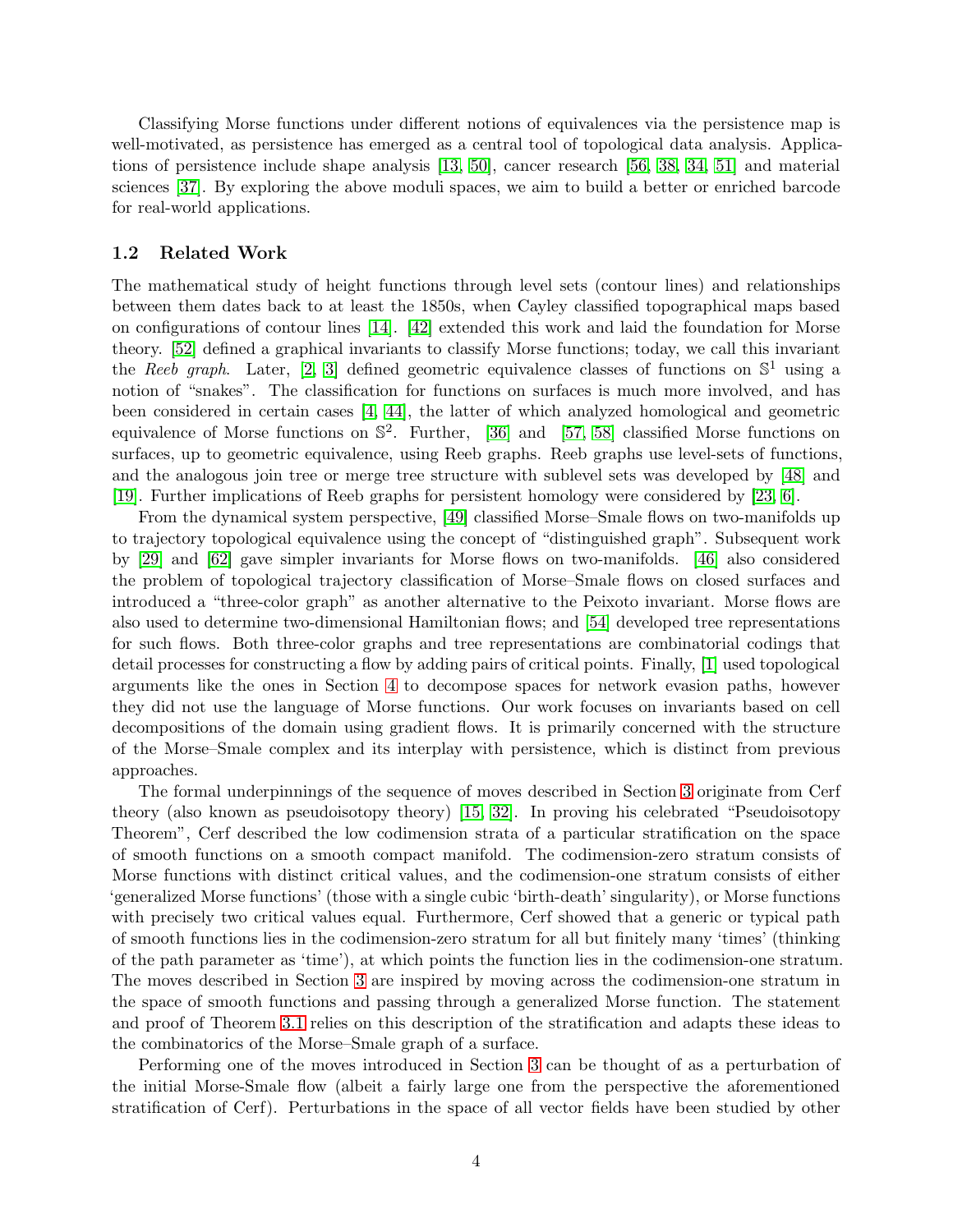authors (see [\[59\]](#page-29-2) and its extensive references). This perspective might be useful for future work, but we do not take this approach now.

### 1.3 Overview

Our main contributions in this paper are:

- New notions of equivalence among (embeddings of) Morse functions containing persistence information;
- A set of fundamental operations on Morse–Smale vector fields that relate all such vector fields;
- A foundation for counting the number of Morse functions producing the same barcode.

In Section [2.1](#page-4-1) we begin with a background to the functions of interest in the context of persistent homology, with new and existing notions of equivalence among these functions in Section [2.2.](#page-6-0) Section [3](#page-9-0) contains a method for relating Morse–Smale vector fields on the sphere, building from existing decomposition results [\[26\]](#page-27-4). Section [4](#page-13-0) explores one of the new invariants, the nesting poset, and describes a zigzag poset structure in Corollary [4.1,](#page-20-0) making steps to extend it combinatorially in Conjecture [4.1,](#page-22-0) with a goal of developing an enriched barcode. Section [5](#page-22-1) presents a lower bound in Conjecture [5.1](#page-23-0) to counting height-equivalence classes of Morse functions that factor through  $\mathbb{R}^3$ as smooth embeddings, which leads to better understanding of Morse functions by their barcode.

## <span id="page-4-0"></span>2 Technical Background

We first summarize relevant aspects of Morse theory, see [\[43\]](#page-28-0), [\[41\]](#page-28-14), and [\[44\]](#page-28-1) for detailed expositions on the topic. We then review known notions of equivalence among Morse functions. After that, we introduce the notions of graph equivalence, height equivalence, and poset equivalence. We conclude by a comparison of equivalence relations among Morse functions.

### <span id="page-4-1"></span>2.1 Morse Functions and Persistence

Let M be a smooth, compact, orientable manifold, equipped with a Riemannian metric  $g_M$ , and  $f: \mathbb{M} \to \mathbb{R}$  be a smooth function.

#### 2.1.1 Morse Functions

A critical point p of M is non-degenerate if there exists a chart  $(x_1, \ldots, x_n)$  on a neighborhood U of p such that

- 1.  $x_i(p) = 0$  for all i, and
- 2.  $f(x) = f(p) x_1^2 \cdots x_\lambda^2 + x_{\lambda+1}^2 + \cdots + x_n^2$ .

The number  $\lambda$  is the *(Morse)* index of the critical point p, and is independent of the choice of chart. The index of a critical point is an integer between 0 and the dimension of M. A smooth function  $f: \mathbb{M} \to \mathbb{R}$  is a *Morse function* if all its critical points are non-degenerate. Furthermore, f is an excellent Morse function if all critical points have distinct function values [\[45\]](#page-28-15). All Morse functions considered in this paper are excellent, and referred to simply as Morse functions.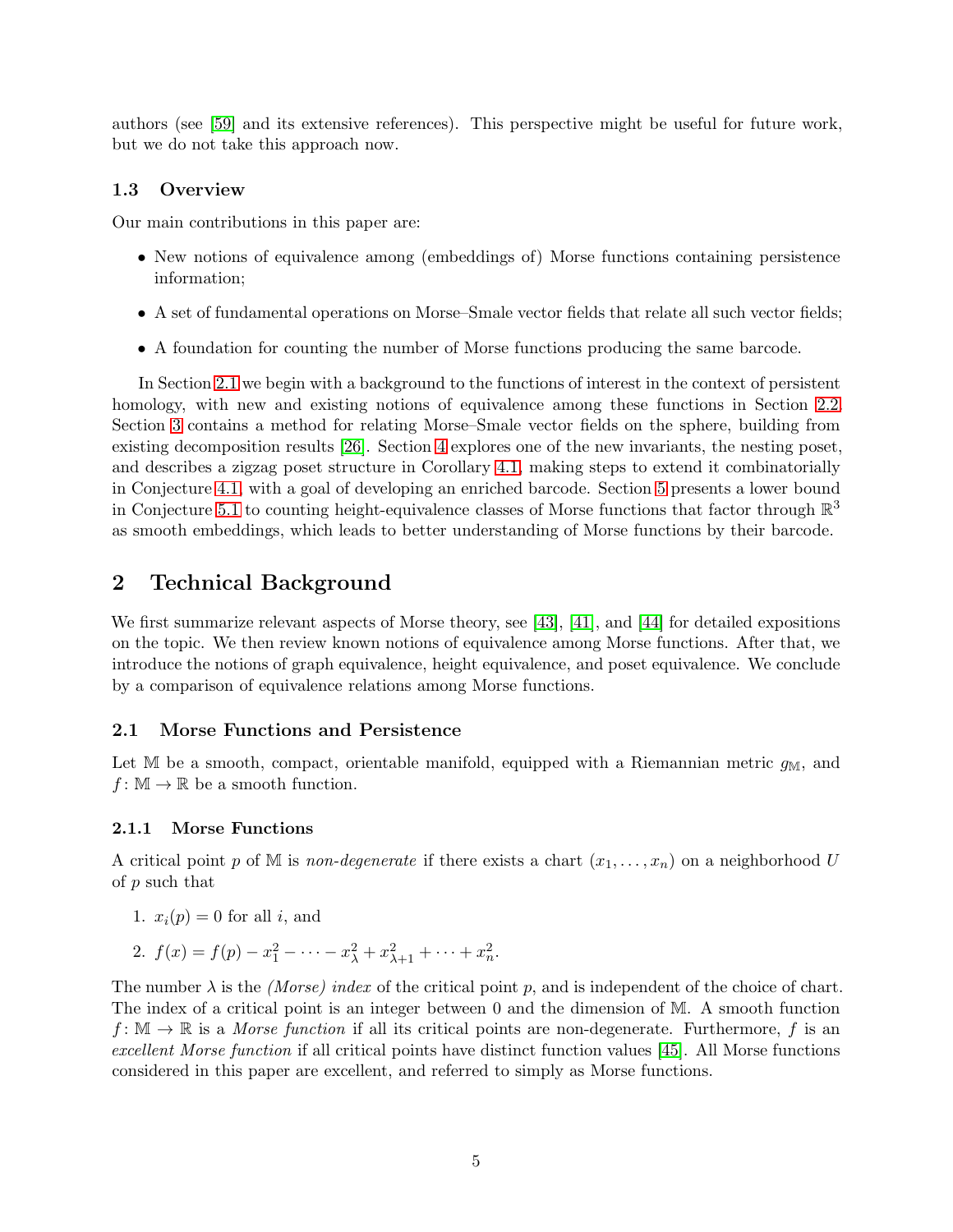#### 2.1.2 Handle Decomposition

For  $f: \mathbb{M} \to \mathbb{R}$  a Morse function, let  $\mathbb{M}_t := f^{-1}(-\infty, t] = \{x \in \mathbb{M} \mid f(x) \leq t\}$  denote sublevel sets of f. Morse theory studies how  $\mathbb{M}_t$  changes as the parameter t changes. There are two fundamental theorems regarding handle decomposition of manifolds in Morse theory [\[43,](#page-28-0) [41,](#page-28-14) [44\]](#page-28-1).

<span id="page-5-1"></span>**Theorem 2.1** ([\[43,](#page-28-0) Theorem 3.1]). If f has no critical values in the real interval [a, b], then  $\mathbb{M}_a$ and  $\mathbb{M}_b$  are diffeomorphic.

<span id="page-5-2"></span>**Theorem 2.2** ([\[43,](#page-28-0) Theorem 3.2],[\[41,](#page-28-14) page 77]). Let p be a critical point of index  $\lambda$  with critical value  $c = f(p)$ . Suppose that for some  $\varepsilon > 0$ , the set  $f^{-1}([p - \varepsilon, p + \varepsilon])$  contains no critical points of f besides p. Then the space  $\mathbb{M}_{c+\epsilon}$  is diffeomorphic to the manifold obtained by attaching a  $\lambda$ -handle to  $\mathbb{M}_{c-\epsilon}$ . That is,  $\mathbb{M}_{c+\epsilon}$  is diffeomorphic to  $\mathbb{M}_{c-\epsilon} \cup \mathbb{D}^{\lambda} \times \mathbb{D}^{d-\lambda}$ , where  $\mathbb{D}^{\lambda}$  denotes a  $\lambda$ -dimensional disk.

Summarizing, the sublevel sets of a Morse function change precisely when passing through a critical value. Moreover, this change is completely characterized topologically by the index of the critical point.

#### 2.1.3 Gradient Vector Fields

A vector field on a manifold is a smooth section of the tangent bundle. Equivalently, it is a smooth function  $v : \mathbb{M} \to \mathbb{TM}$ , such that  $v(x) \in \mathbb{TM}_x$ , where  $\mathbb{TM}_x$  is the tangent space of M at x. Given a smooth function  $f: \mathbb{M} \to \mathbb{R}$ , the gradient of f (with respect to the metric  $g_{\mathbb{M}}$ ) is a vector field  $\nabla f: \mathbb{M} \to \mathbb{M}$  consisting of vectors in the direction of the steepest ascent of f, and is formally dual to the differential df. The singularities of  $\nabla f$  coincide with the critical points of f, and hence are isolated and finite.

#### 2.1.4 Morse–Smale Functions

Let  $\phi_t$  denote the flow generated by  $\nabla f$ . For a critical point  $p \in \mathbb{M}$  of f, the stable manifold of p is  $S(p) = \{x \in \mathbb{M} \mid \lim_{t \to \infty} \phi_t(x) = p\}$ . The unstable manifold of p is  $U(p) = \{x \in \mathbb{M} \mid \lim_{t \to \infty} \phi_t(x) = p\}$ . lim<sub>t→−∞</sub>  $\phi_t(x) = p$ . A *Morse–Smale function* is a Morse function whose stable and unstable manifolds intersect transversally. The Morse–Smale condition is dependent on the metric  $g_M$ , but we omit this from the terminology.

An integral curve of f passing through a regular point x is  $\gamma = \gamma_x : \mathbb{R} \to \mathbb{M}$  defined by  $\gamma(t) =$  $\phi_t(x)$ . A flow line is an equivalence class of integral curves of f, where  $\gamma \sim \gamma'$  if  $\gamma(t) = \gamma'(s+t)$  for some s and all  $t \in \mathbb{R}$ . Therefore the unstable and stable manifolds of a critical point are the unions of all flow lines which begin and terminate, respectively, at that critical point. The Morse–Smale condition imposes restrictions on flow lines. For example, flow lines of a Morse–Smale gradient cannot connect critical points of the same index.

For a given Morse–Smale function  $f$ , by intersecting the stable and unstable manifolds, we obtain the Morse–Smale cells as the connected components of the set  $U(p) \cap S(q)$  for all critical points  $p, q \in \mathbb{M}$  [\[26\]](#page-27-4). The *Morse–Smale complex* is the collection of Morse–Smale cells [\[26\]](#page-27-4).<sup>[1](#page-5-0)</sup> We define the Morse–Smale graph of f to be the 1-skeleton of the Morse–Smale complex, that is, the union of the zero-dimensional (vertices) and one-dimensional (edges) cells of the Morse–Smale complex of f.

<span id="page-5-0"></span><sup>&</sup>lt;sup>1</sup>The Morse–Smale complex described here is treated as a combinatorial structure, not to be confused with Morse– Smale–Witten chain complex [\[5,](#page-25-5) Chapter 7].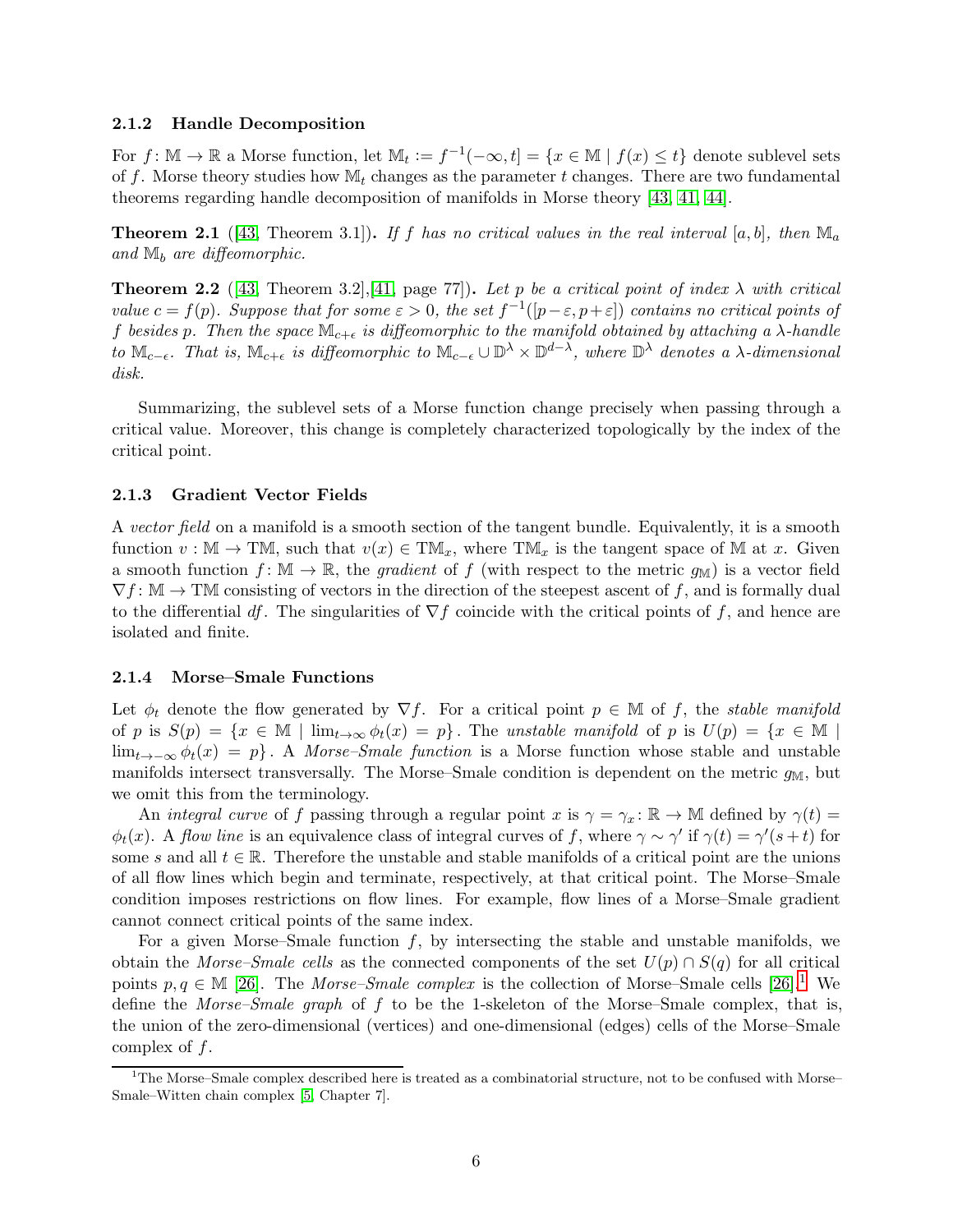**Remark 2.1.** The Morse–Smale graph is also referred to as the *topological skeleton* in visualization [\[33\]](#page-27-12), consisting of critical points and streamlines that connect them which divide the domain of  $\nabla f$  into areas of different flow behavior (referred to as separatrices). A similar invariant is the distinguished graph of a gradient-like flow [\[49\]](#page-28-3), allowing for the possibility of maximum-minimum connections, which never occur in the Morse–Smale graph [\[26,](#page-27-4) Quadrangle Lemma].

Let  $V_f$  denote the vertices of the Morse–Smale graph. We define the *decorated Morse–Smale* graph of a Morse function  $f: \mathbb{M} \to \mathbb{R}$  to be the Morse–Smale graph of f equipped with a vertex weighting given by restricting f to the vertices:  $f|_{V_f}: V_f \to \mathbb{R}$ . Figure [2](#page-6-1) is an example of a decorated Morse–Smale graph with the vertex weighting marked next to the critical points. We begin with a Morse function on the sphere  $f: \mathbb{S}^2 \to \mathbb{M}$  with three maxima, three saddles and two minima. We imagine cutting open and replacing the global minimum with an elastic band, and mapping the sphere to a disk for a clearer visualization.



<span id="page-6-1"></span>Figure 2: A decorated Morse–Smale graph for a Morse function on the sphere. The boundary of this disk is identified to a point, which is the global minimum with weight 1.

#### 2.1.5 Filtrations for Persistent Homology

In this paper, we are mostly concerned with *sublevel set* filtrations of functions. That is, we are interested in the topological and algebraic properties of sets  $f^{-1}(-\infty, t]$  for  $t \in \mathbb{R}$ , and inclusion maps among them. Section [4](#page-13-0) is an exception, where *level set* and *interlevel set* filtrations are considered, that is, we use sets of the sort  $f^{-1}(t)$  and  $f^{-1}[t-\epsilon, t+\epsilon]$  for  $t \in \mathbb{R}$  and  $\epsilon > 0$ . We refer the reader to broader surveys such as [\[24,](#page-27-0) [8\]](#page-26-9) for more on the different ways to approach persistence.

### <span id="page-6-0"></span>2.2 Equivalences Among Morse Functions

We first review several equivalence relations between Morse functions that have been studied in the literature, including geometric equivalence, topological equivalence, and homological equivalence. We then introduce new notions of equivalence relations between Morse–Smale functions that are essential to our research objectives, namely, *graph equivalence*, *height equivalence*, and *poset equiv*alence.

#### 2.2.1 Orientation Preservation and Level Set Preservation

Let M and N be smooth, oriented manifolds (of dimension n). A diffeomorphism  $h: \mathbb{M} \to \mathbb{N}$  is *orientation-preserving* provided that  $dh_p$  preserves the orientation at each point p of M, that is, the linear transformation  $dh_p$  has positive determinant.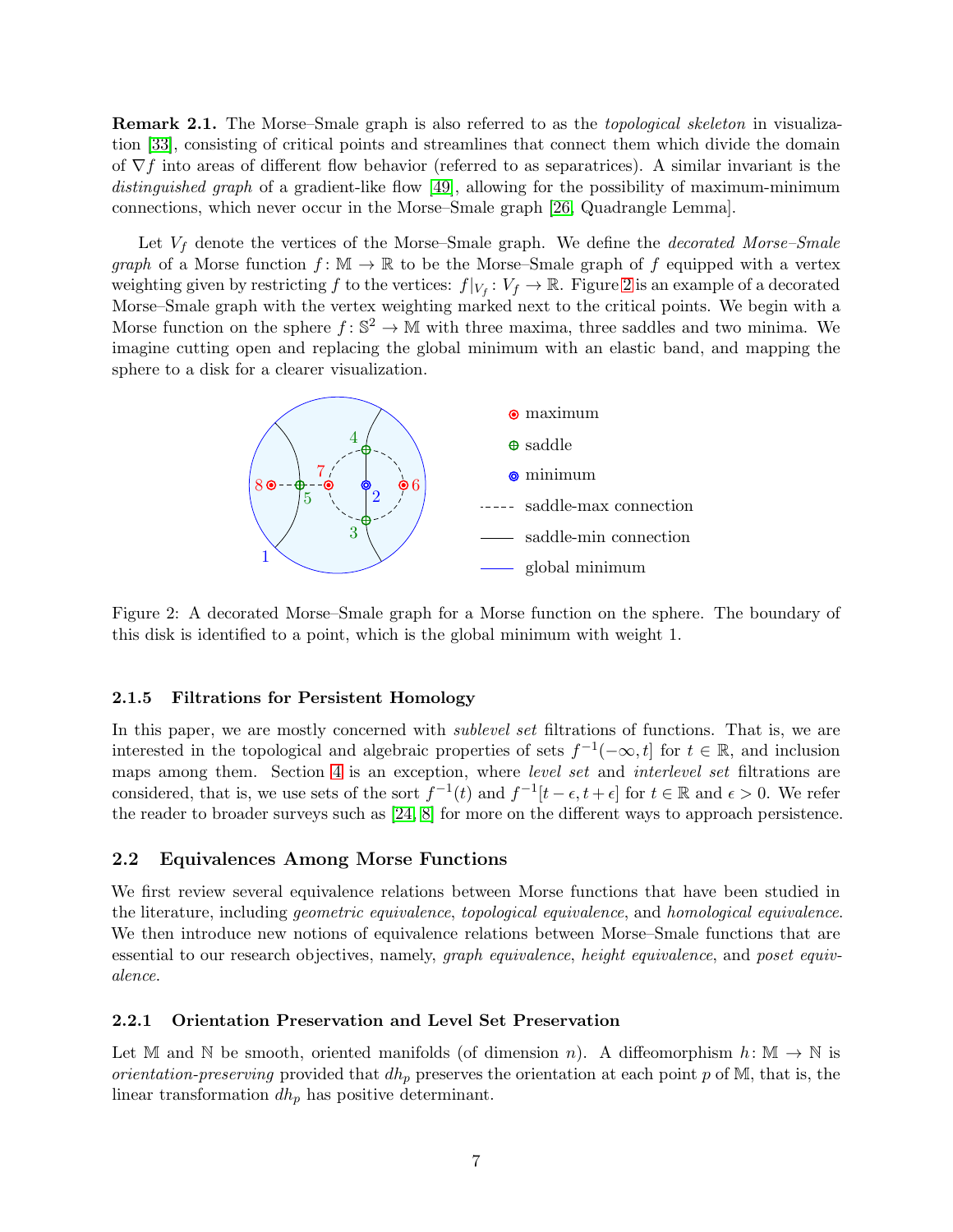Given two Morse functions on manifolds,  $f: \mathbb{M} \to \mathbb{R}$  and  $g: \mathbb{N} \to \mathbb{R}$ , a homeomorphism  $h: \mathbb{M} \to$ N is level set preserving if  $h(f^{-1}(a)) = g^{-1}(a)$  for any  $a \in \mathbb{R}$ . Equivalently,  $h: \mathbb{M} \to \mathbb{N}$  is level-set preserving if and only if the diagram

$$
\mathbb{M} \xrightarrow{\quad h \quad \longrightarrow \quad \mathbb{N}} \mathbb{N}
$$
\n
$$
f \searrow \qquad \qquad \downarrow g \tag{1}
$$

commutes.

### 2.2.2 Geometric, Topological and Homological Equivalences

As before, let  $f: \mathbb{M} \to \mathbb{R}$  be Morse and  $\mathbb{M}_t^f$  $t_i^t := f^{-1}(\infty, t]$  its sublevel sets. For  $n_f$  the number of critical points of f, let  $a_0 < \cdots < a_{n_f}$  be a sequence of regular values of f such that each interval  $(a_i, a_{i+1})$  contains exactly one critical value of f (for  $0 \leq i \leq n_f - 1$ ), called a *slicing* [\[45\]](#page-28-15) of f. Two Morse functions  $f, g \colon \mathbb{M} \to \mathbb{R}$  are *geometrically equivalent* if there exist orientation-preserving diffeomorphisms  $r: \mathbb{M} \to \mathbb{M}$  and  $l: \mathbb{R} \to \mathbb{R}$  such that  $g = l \circ f \circ r^{-1}$ , or equivalently, if the diagram

<span id="page-7-0"></span>
$$
\begin{array}{ccc}\nM & \xrightarrow{r} & M \\
\downarrow f & \downarrow g & \\
\mathbb{R} & \xrightarrow{l} & \mathbb{R}\n\end{array} \tag{2}
$$

commutes. The Morse functions f and g are topologically equivalent if they have the same number of critical values  $n_f = n_g$  and there exists a slicing  $a_0 < \cdots < a_{n_f}$  of f and a slicing  $b_0 < \cdots < b_{n_g}$ of g together with orientation-preserving diffeomorphisms  $\phi_i: \mathbb{M}_{a_i}^f \to \mathbb{M}_{b}^g$  $b_i$  between sublevel sets. They are *(mod p)* homologically equivalent if they have the same number of critical points and there exists a slicing of f and a slicing of g such that each of the sublevel sets  $\mathbb{M}_{a_i}^f$  and  $\mathbb{M}_{b}^g$  $\frac{g}{b_i}$  have the same (mod  $p$ ) Betti numbers. Note that geometric equivalence implies topological equivalence, which in turn, implies homological equivalence; see [\[45\]](#page-28-15) for details.

### 2.2.3 Graph Equivalence

Two Morse–Smale functions f, g are graph equivalent if there is a graph isomorphism  $\varphi: V_f \to V_g$ with  $f|_{V_f} = g|_{V_g} \circ \varphi$ . Graph equivalence is strictly stronger than topological equivalence and level-set equivalence, as described in Figure [3.](#page-8-0)

### 2.2.4 Height Equivalence

Let  $\iota, \iota' : \mathbb{S}^2 \to \mathbb{R}^3$  be smooth embeddings of a sphere to  $\mathbb{R}^3$ . Let  $\pi : \mathbb{R}^3 \to \mathbb{R}$  be a projection onto the unit normal vector  $[0,0,1]^T$ . Let  $f,g: \mathbb{S}^2 \to \mathbb{R}$  be two Morse functions that factor through the two embeddings  $\iota$  and  $\iota'$ , respectively; that is,  $f = \pi \circ \iota$  and  $g = \pi \circ \iota'$ . Then f and g are called *height equivalent* whenever there is a level set preserving homeomorphism  $\psi \colon \mathbb{R}^3 \to \mathbb{R}^3$  with  $\iota' = \psi \circ \iota$ . Equivalently, f and g are height equivalent if the diagram

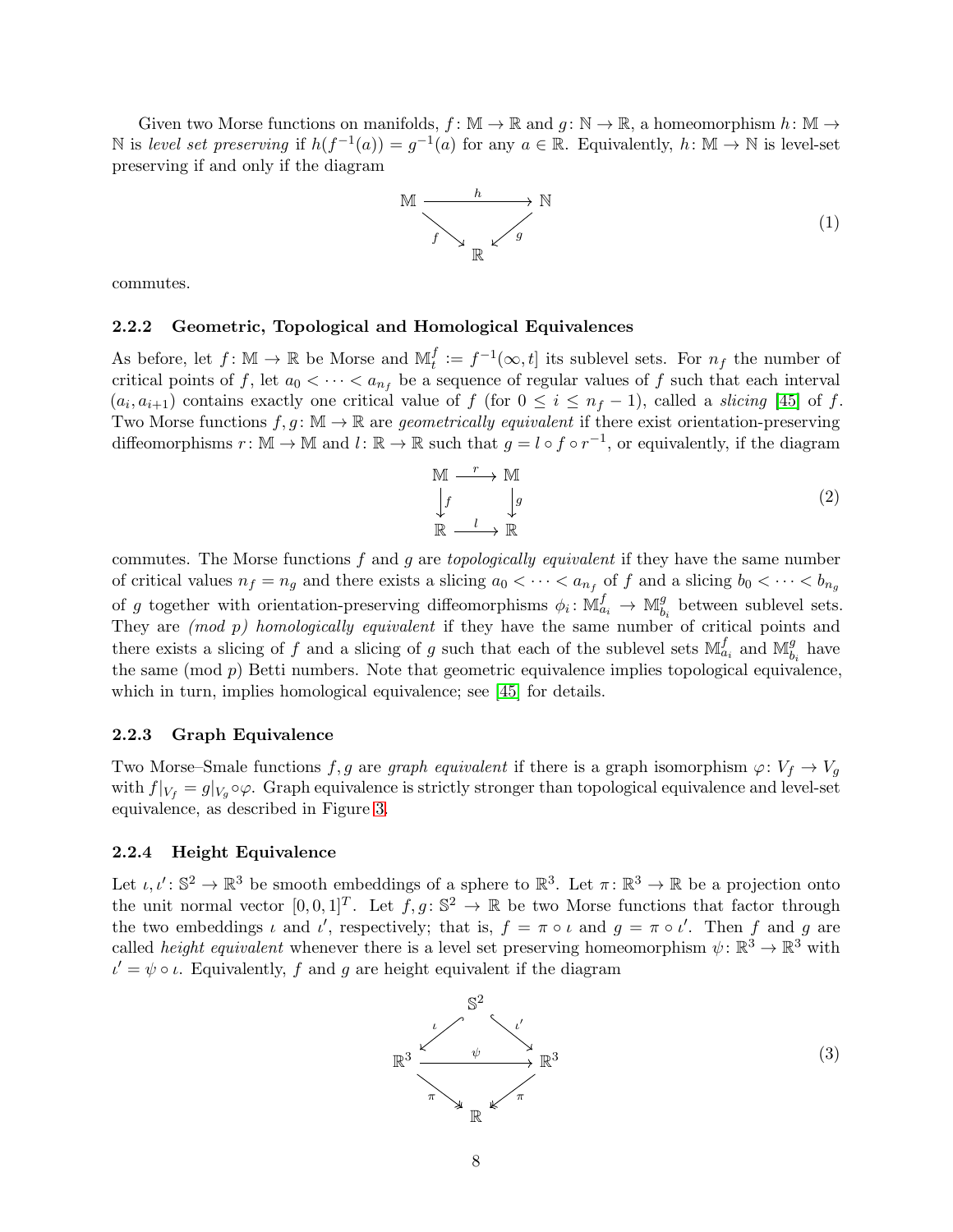

<span id="page-8-0"></span>Figure 3: An example of two Morse functions  $\mathbb{S}^2 \to \mathbb{R}$  that have the same barcode, Reeb graph, and merge tree. These functions are geometrically equivalent by [\[45,](#page-28-15) Theorem 3.3], but are not graph equivalent.

commutes. Two height equivalent Morse functions are necessarily equal as functions  $\mathbb{S}^2 \to \mathbb{R}$ , and thus will have the same critical values and (sub)level set persistence barcodes.

### 2.2.5 Poset Equivalence

We remind the reader that an *isomorphism* from a poset  $(F, \leq_F)$  to a poset  $(G, \leq_G)$  is a bijective function  $\varphi: F \to G$  of sets with the property that, for every x and y in F,  $x \leq_F y$  if and only if  $\varphi(x) \leq_G \varphi(y).$ 

<span id="page-8-1"></span>**Definition 2.1** (Poset Equivalence). Two Morse functions  $f, g: \mathbb{S}^2 \to \mathbb{R}$  factoring through embeddings  $\iota$ ,  $\iota'$ , respectively, are *poset equivalent* if they are height equivalent, and if

- 1. there exists a common slicing  $a_0 < \cdots < a_n$  of f and g such that, for every i, the sets  $F_i := \pi_0 \left( \pi^{-1}(a_i) - \iota \circ f^{-1}(a_i) \right)$  and  $G_i := \pi_0 \left( \pi^{-1}(a_i) - \iota' \circ g^{-1}(a_i) \right)$  have the structure of a poset, and
- 2. the map  $\pi_0 \circ \psi_i : F_i \to G_i$  induced by  $\psi_i : (\pi^{-1}(a_i) \iota \circ f^{-1}(a_i)) \to (\pi^{-1}(a_i) \iota' \circ g^{-1}(a_i))$ is an isomorphism of posets, where  $\psi_i$  is a restriction of  $\psi$  to the planes  $\pi^{-1}(a_i)$ .

This equivalence is necessary for understanding the preimage of the persistence map in Section [4.](#page-13-0) Both Figure [6\(](#page-14-0)a) and Figure [6\(](#page-14-0)c) give two examples of this poset structure, and Figure [7](#page-15-0) describes these examples in the context of their Morse functions.

### 2.2.6 Comparison of Equivalence Relations

We conclude this section with a comparison of the equivalence relations introduced thus far, for Morse functions  $f: \mathbb{S}^2 \to \mathbb{R}$ .

Lemma 2.1. The following are strict implications among the equivalence relations.

$$
poset \longrightarrow height \longrightarrow geometric \longrightarrow topological \longrightarrow homological
$$
\n
$$
\downarrow \qquad \qquad \downarrow
$$
\n
$$
graph
$$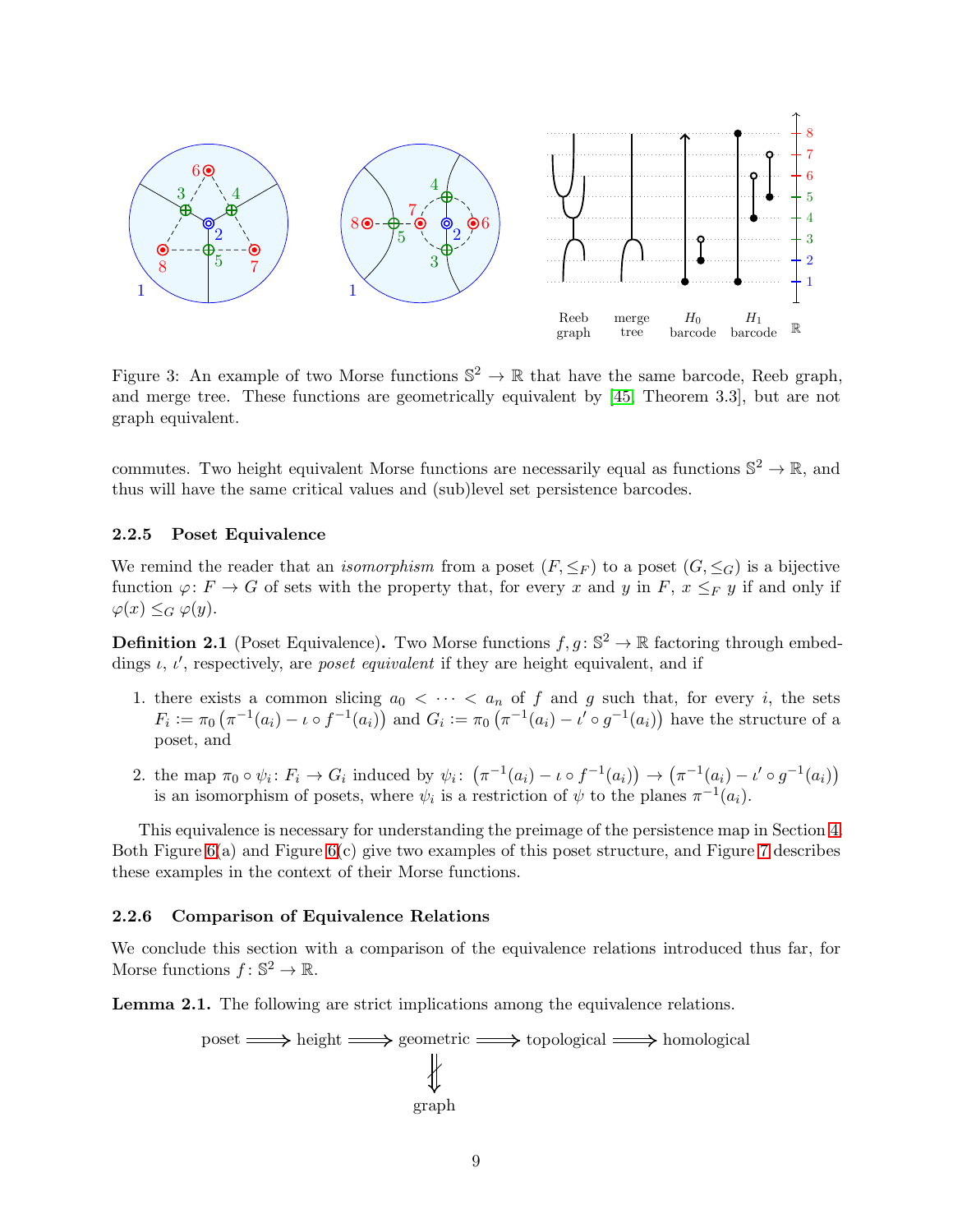Proof. In the top line, the first implication follows directly by definition, and is strict by the example of Figure [7.](#page-15-0) The second implication follows from taking  $r = id_{\mathbb{S}^2}$  and  $l = id_{\mathbb{R}}$  in Diagram [\(2\)](#page-7-0). Given any Morse function  $f: \mathbb{S}^2 \to \mathbb{R}$ , and sufficiently small  $\epsilon$ , the functions f and  $f + \epsilon$  are geometrically equivalent, but not height equivalent (because they are distinct). The third and fourth implications are shown in [\[45\]](#page-28-15), and Figure 5 in the same paper shows that the third implication is strict. As topological equivalence considers orientation while homological equivalence does not, examples abound of why the fourth implication is strict. Figure [3](#page-8-0) gives an example of two Morse functions that are geometrically equivalent but not graph equivalent.  $\Box$  $\Box$ 

Both the cell decomposition in the decorated Morse–Smale graph and recent work [\[40,](#page-28-16) Theorem 1] suggest that graph equivalence implies geometric equivalence. However, this remains an open problem.

**Remark 2.2.** If two functions  $f, g: \mathbb{S}^2 \to \mathbb{R}$  are homologically equivalent, this does not imply they have the same barcode. However, if we instead consider  $\varepsilon$ -interleavings [\[17\]](#page-26-10) of barcodes (thought of as persistence modules), then homological equivalence does imply an  $\varepsilon$ -interleaving.

## <span id="page-9-0"></span>3 Fundamental Moves

We focus on understanding how cells (generically as quadrangles) of a Morse–Smale complex fit together on a surface and how they change when a pair of critical points is added or removed. We only consider Morse–Smale complexes that arise from a Morse-Smale function on a sphere, and we refer to the changes as fundamental moves, or moves in short. Our first main result is to define moves on the Morse–Smale complex, with the goal of describing all the possible ways to create a new Morse–Smale function.

By the Quadrangle Lemma [\[26\]](#page-27-4), every face (cell) of a decorated Morse–Smale graph has four edges, counting an edge twice if the face is on both sides of the edge. This allows us to describe changes to the graph as a composition of moves.

The gradient of a Morse–Smale function gives rise to a Morse–Smale vector field, therefore our approach equivalently describes changes to a Morse–Smale vector field due to the moves, with the changes limited to a particular region of cells for each move. Everything in the vector field outside of this region stays the same between moves. As we only investigate Morse–Smale functions on a manifold, by definition, all saddles are simple; that is, every saddle has degree four, and the endpoints of the four adjacent edges alternate between maxima and minima. All higher-order saddles can be unfolded into simple saddles. As in Figure [2,](#page-6-1) a saddle-maximum connection is indicated by a solid line, and a saddle-minimum connection is marked by a dashed line. Maxima and minima may have arbitrary degrees.

We now describe face moves, edge moves, and vertex moves; which operate on faces, edges, and vertices, respectively. All of the moves add or remove two cells to the quadrangulation, or equivalently, they add or remove one saddle-maximum or saddle-minimum pair.

<span id="page-9-1"></span>**Definition 3.1** (Face Moves). A face move is addition (cancellation) of a pair of critical points in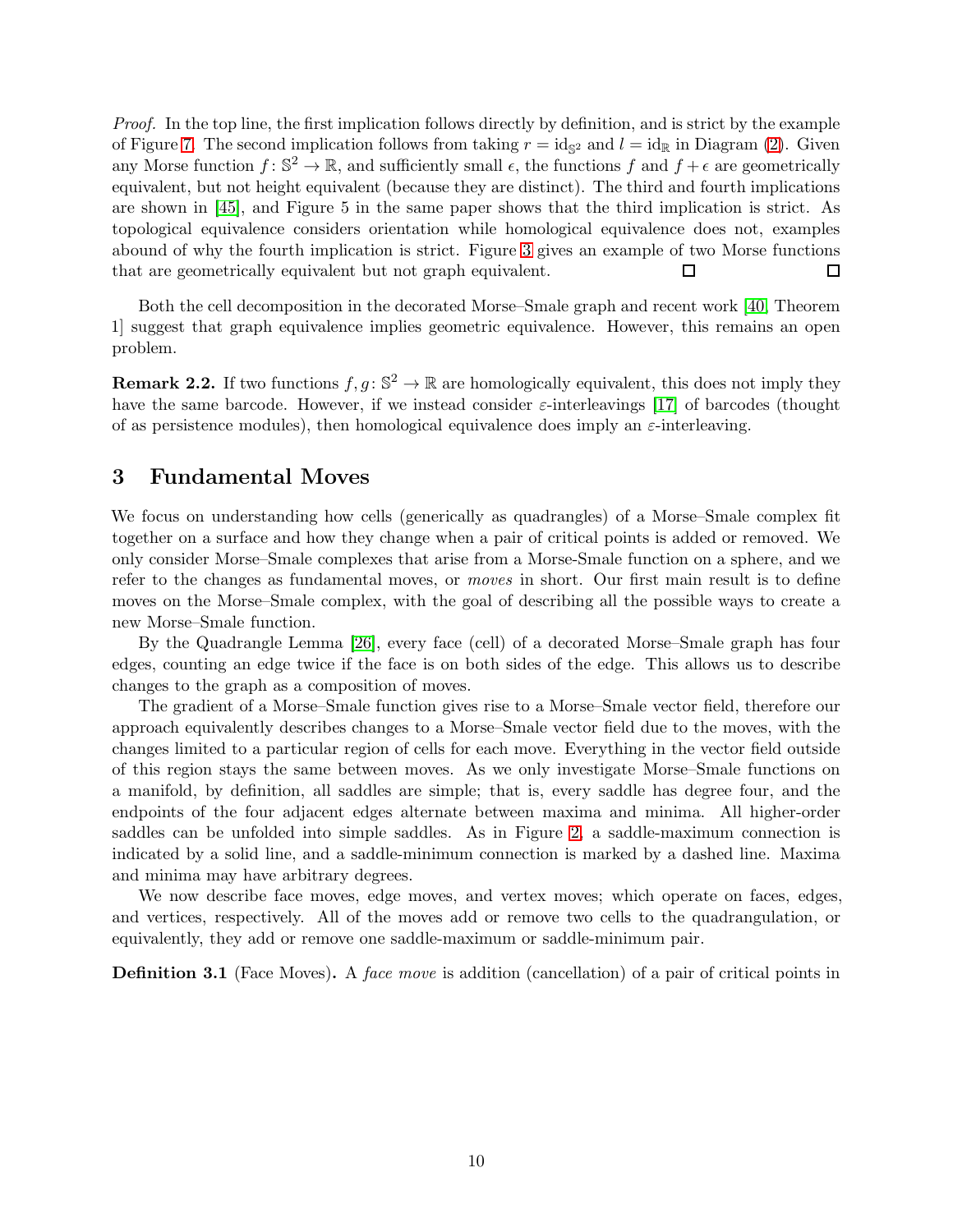the interior of a cell.



Definition 3.2 (Edge Moves). An edge move is addition (cancellation) of a pair of critical points on the edge of a cell.



<span id="page-10-0"></span>Definition 3.3 (Vertex Moves). A vertex move is addition (cancellation) of a pair of critical points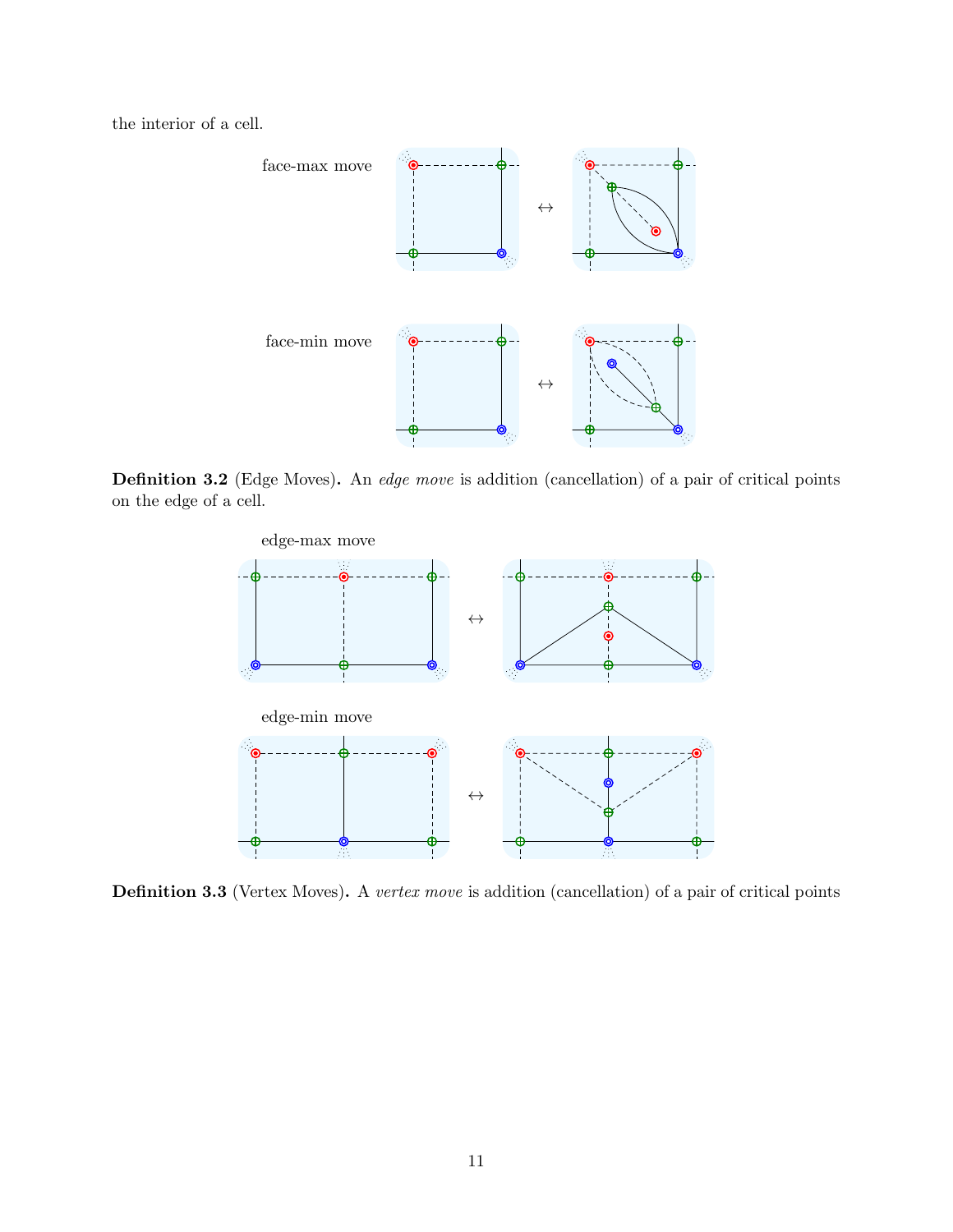at an existing critical point.



The face, edge, and vertex moves are ways of manipulating the Morse–Smale complex to obtain another Morse–Smale complex. These moves do not have functional values associated with the critical points, so they are manipulations of the Morse–Smale complex and not of the underlying function.

<span id="page-11-0"></span>**Theorem 3.1.** The Morse–Smale graph of any two Morse–Smale functions is related by a sequence of face, edge, and vertex moves.

The proof of this theorem relies on the following restriction imposed on the Morse–Smale graph. We recall this fact from [\[26\]](#page-27-4) without proof.

Lemma 3.1 (Quadrangle Lemma). Each region of the Morse–Smale complex is a quadrangle with vertices of index 0, 1, 2, and 1, in this order around the region. The boundary is possibly glued to itself along vertices and arcs.

*Proof of Theorem [3.1.](#page-11-0)* We recall the following fact due to [\[15\]](#page-26-8): any two Morse functions on a manifold M, and therefore any two Morse flows, can be connected by a path in the space of all smooth functions on M. Furthermore, this path can be chosen to be comprised of Morse functions for all but finitely many times – at which times the function has a single cubic degenerate critical point – in addition to non-degenerate critical points. As one moves along this path of functions, the cubic degenerate critical point either gives rise or removes two non-degenerate critical points. Translating this general result to the Morse–Smale complex of a surface, it suffices to consider introducing or removing a pair of critical points into a quadrangle decomposition of the surface. Depending on where we introduce this pair, we shall obtain the different moves of Definitions [3.1–](#page-9-1) [3.3.](#page-10-0) Notice that since the cubic degenerate critical point must give rise to critical points of adjacent index, a saddle point must always be involved in these moves. Since adding and removing critical points are symmetric operations, we only discuss the case of adding critical points.

First suppose the pair of critical points is added in the interior of a quadrangle. Then, as in Figure [4,](#page-12-0) the introduced saddle must have two flow lines to a single vertex on the boundary of the quadrangle. If a maximum-saddle pair is added, the additional saddle must have two flow lines to the unique minimum, and for an added minimum-saddle pair, the saddle must have two flow lines to the unique maximum. This completely determines the move, and hence is the face-max or face-min move.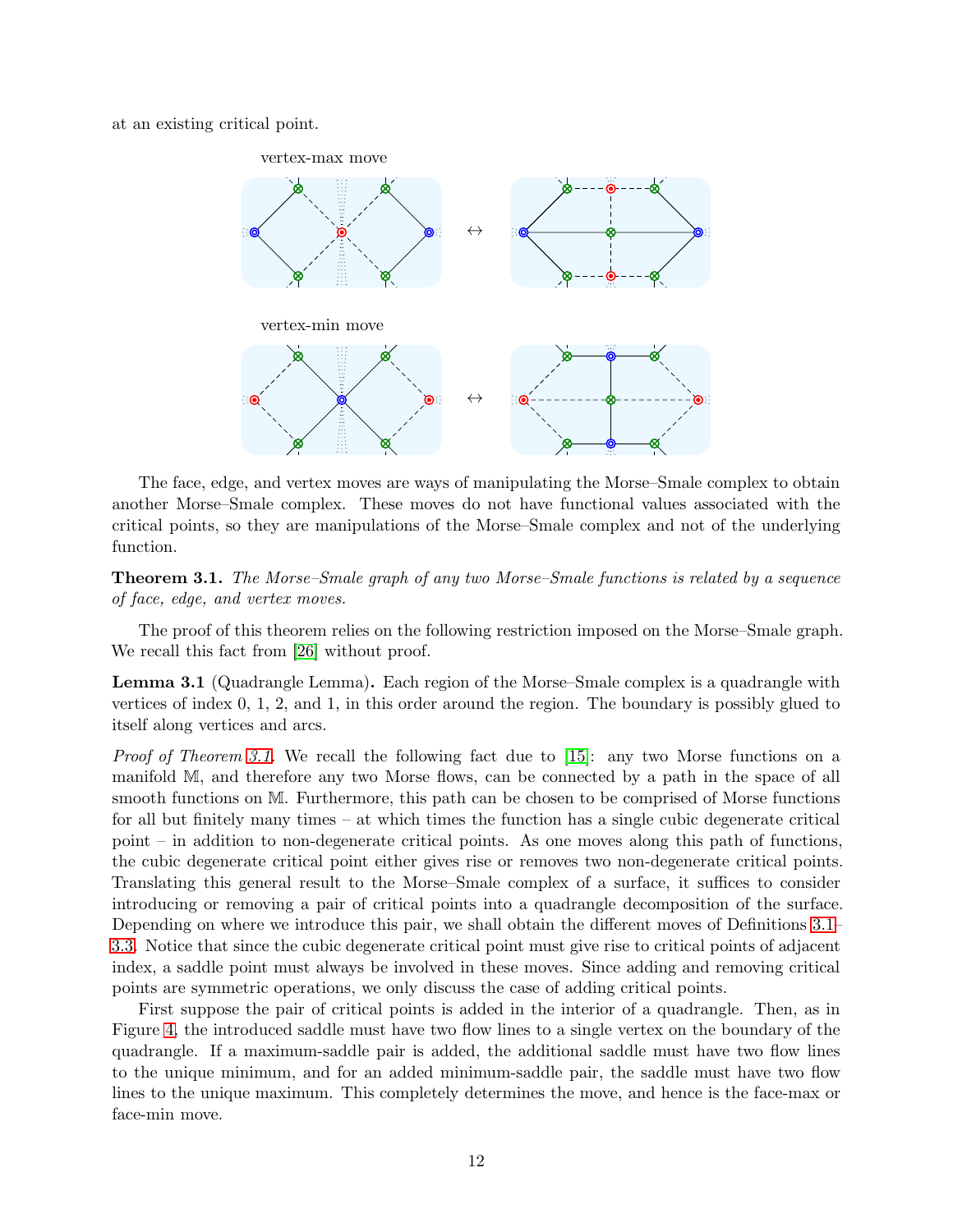

<span id="page-12-0"></span>Figure 4: New edges are uniquely determined when a pair of critical points is added in the interior of a quadrangle.

Next, suppose the pair is added on an edge between two quadrangles. Note that a maximumsaddle pair cannot be added on a separatrix between a minimum and a saddle, and vice-versa, since such a pair would force the saddle in the initial separatrix to have more than four flow lines incident to it. However, adding a maximum-saddle pair to the separatrix between a maximum and a saddle is permissible. In this case, there is a unique way of adding flow lines to obtain a valid configuration, and this is precisely the edge-max move. The edge-min move case is proven similarly.

Finally, suppose the pair is added at a vertex in the quadrangulation. As in the edge moves, a maximum-saddle pair cannot be added at a minimum, and a minimum-saddle pair cannot be added at a maximum. For example, if a minimum-saddle pair was added at a maximum, a quadrangle would be formed with two minima and two saddles, contradicting the Quadrangle Lemma. Suppose a minimum-saddle pair was added at a minimum. Then, the additional saddle must connect to two maxima. If it connects to the same maximum twice, this is a face move. If it connects to two adjacent maxima, meaning they are both connected to a saddle in the quadrangulation, then this is an edge move. Otherwise, the saddle connects to two maxima, and we have the vertex move. The max-saddle case gives rise to the vertex-max move and is proven similarly.  $\Box$ □

As the fundamental moves add critical points, the moves change the equivalence class (of the classes described in Section [2.2\)](#page-6-0) of the associated Morse–Smale function. However, different moves may give the same change of equivalence class, as witnessed by their Reeb graphs in Figure [5.](#page-13-1) These changes in the Reeb graph are termed *elementary deformations of B-type* and *D-type* by [\[23\]](#page-26-7), though their analysis emphasizes movement of critical values past each other (see Section [6.3](#page-24-0) for further discussion).

Moreover, attempting to consider notions of "distance" on the fundamental moves, as in [\[21,](#page-26-11) [6\]](#page-25-3), gives no meaningful results, as not specifying critical values allows these distances to be infinitesimally small.

Remark 3.1. The fundamental moves also have implications for the space of all vector fields, with topology induced by distance between functions. This infinite-dimensional stratified space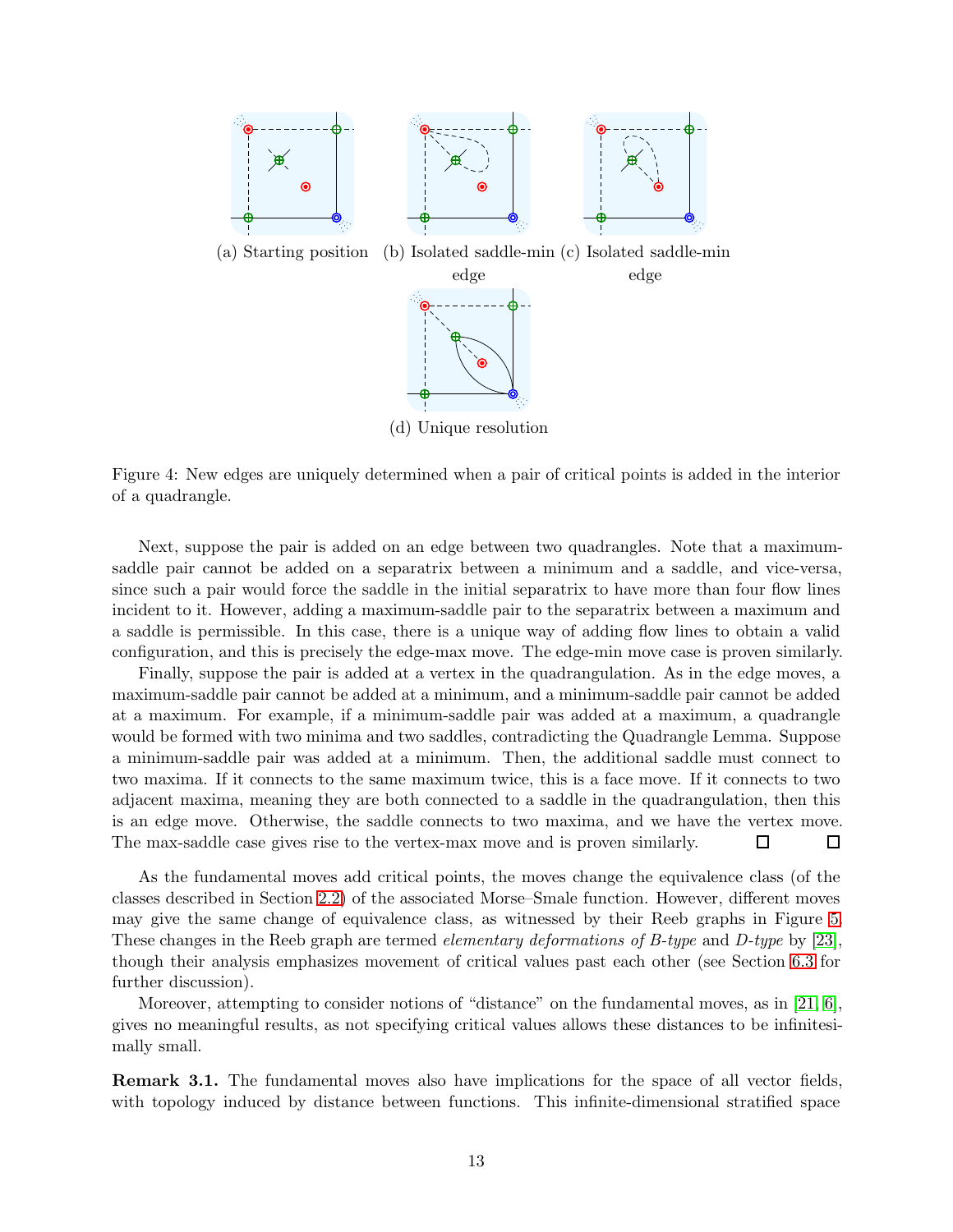

<span id="page-13-1"></span>Figure 5: Changes to the Reeb graph by the fundamental moves.

has strata within which vector fields are Morse–Smale, and the lower-dimensional strata are where transversality of the stable and unstable manifolds fails to hold. Hence the described operations identify different types of lower-dimensional strata, and may be used to count the number of strata within some parameters.

## <span id="page-13-0"></span>4 The Nesting Poset

To study poset equivalence, we employ the nesting poset introduced in Section [2.](#page-4-0) The nesting poset is used to study the level sets of a Morse function, and describe relations among the posets by using the topology of associated level sets. We also show that the nesting poset is a circle containment order, following research in geometric containment orders [\[28\]](#page-27-13).

### 4.1 The Nesting Poset of Level Sets

We first show that the poset isomorphism condition (2) in Definition [2.1](#page-8-1) can be formulated as a nesting poset isomorphism, or equivalently as a circle containment order isomorphism.

#### 4.1.1 Nesting Poset of Jordan Curves

A Jordan curve is a non-self-intersecting continuous loop in the plane. Formally, a Jordan curve is a simple closed curve in  $\mathbb{R}^2$  that is the image of an injective continuous map  $\phi \colon \mathbb{S}^1 \to \mathbb{R}^2$ . Let  $\gamma := \text{im}(\phi)$  denote a Jordan curve. The Jordan curve theorem [\[61\]](#page-29-3) states that the complement  $\mathbb{R}^2 - \gamma$  of every Jordan curve  $\gamma$  consists of exactly two connected components: one bounded interior component, denoted as  $int(\gamma)$ , and one unbounded exterior component. In this paper, we consider two Jordan curves  $\gamma_1$  and  $\gamma_2$  to be *semi-disjoint* if they intersect at a single point  $(\gamma_1 \cap \gamma_2 = *)$ . Two nonidentical Jordan curves are *nested* if  $int(\gamma_1) \subseteq int(\gamma_2)$  or vice versa.

Given a set of m Jordan curves  $\Gamma := \{\gamma_1, \ldots, \gamma_m\}$  with at most one pair of semi-disjoint curves (and the rest are disjoint), its complement  $\mathbb{R}^2 - \Gamma$  consists of exactly  $m + 1$  connected components: m bounded components and one unbounded component.

**Remark 4.1.** Let  $P := \pi_0(\mathbb{R}^2 - \Gamma)$  denote the set of (path-)connected components of  $\mathbb{R}^2 - \Gamma$ . The closure of each bounded component in  $P$  is a collection of elements of  $\Gamma$ , consisting of an exterior boundary and zero or more interior boundaries. With a slight abuse of notation, we speak of the boundary of a component in P as the boundary of its closure. Let  $p_i \in P$  denote the component whose exterior boundary is  $\gamma_i \in \Gamma$ ; let  $p_0 \in P$  denote the unbounded component. Let  $\partial(p_i)$  denote the set of boundary curves of  $p_i$ , where we note that  $\partial(p_0)$  contains only interior boundaries. Two components  $p_i, p_j \in P$  are *adjacent* if they share a boundary in  $\Gamma$ , that is,  $\partial(p_i) \cap \partial(p_j) \in \Gamma$ .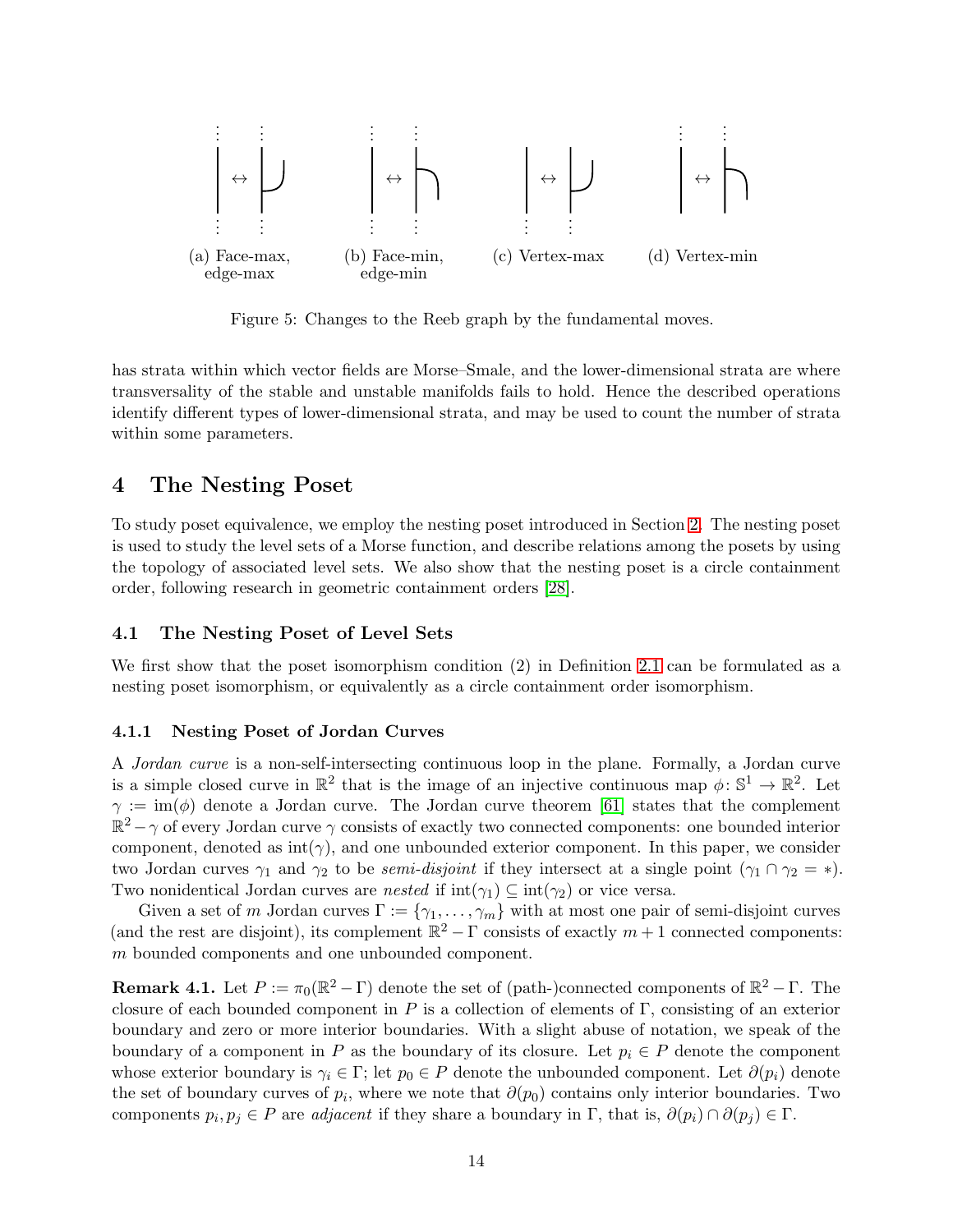**Definition 4.1** (Nesting Poset of Jordan Curves). Let  $\Gamma = \{\gamma_1, \ldots, \gamma_n\}$  and  $P = \pi_0(\mathbb{R}^2 - \Gamma)$  be as above. For any two adjacent components  $p_i, p_j \in P$ , define a binary relation  $\leq$ , such that  $p_i \leq p_j$ if and only if (1)  $\text{int}(\gamma_i) \subseteq \text{int}(\gamma_j)$ , or (2)  $p_j$  is unbounded. The *nesting poset* associated to  $\Gamma$  is  $N(\Gamma) := (P, \leq_P)$ , where  $\leq_P$  is the transitive closure of  $\leq$  on P.

Reflexivity, anti-symmetry, and transitivity of  $\leq_P$  follow from the same properties of set containment  $\subseteq$ , so  $N(\Gamma)$  is indeed a poset. Figure [6](#page-14-0) illustrates five examples of Jordan curves (in white) on the plane. Curves in Figure  $6(a)$ , Figure  $6(b)$ , and Figure  $6(d)$  are disjoint; while curves in Figure [6\(](#page-14-0)c) and Figure 6(e) are semi-disjoint. For each set Γ, the nesting poset  $N(\Gamma)$  is visualized by its Hasse diagram: each vertex corresponds to an element in  $P$  (a green shaded region); each arrow indicates a binary relation between adjacent elements (that is, an arrow exists from  $p_i$  to  $p_j$ if and only if  $p_i \leq p_j$ ).



<span id="page-14-0"></span>Figure 6: Poset structures of level sets of some Morse functions for two regular values (a, b), and three critical values, (c, d, and e).

### 4.1.2 Nesting Poset of Level Sets

Let  $f: \mathbb{S}^2 \to \mathbb{R}$  be a Morse function that factors through a smooth embedding  $\iota$ ; that is, f is defined as the composition  $f = \pi \circ \iota$ , for  $\mathbb{S}^2 \stackrel{\iota}{\to} \mathbb{R}^3 \stackrel{\pi}{\to} \mathbb{R}$ . Assuming M is smooth and compact, the level set  $f^{-1}(a)$  is a (not necessarily connected) 1-manifold without boundary for a regular value  $a \in \mathbb{R}$ according to the Implicit Function Theorem. The set  $\iota \circ f^{-1}(a)$  is therefore a set of disjoint Jordan curves in the plane  $\pi^{-1}(a) \subset \mathbb{R}^3$ . For  $a = c$  a critical value of f, the set  $\iota \circ f^{-1}(a)$  contains either exactly one pair of semi-disjoint Jordan curves or a point (together with other disjoint Jordan curves).

<span id="page-14-1"></span>**Definition 4.2** (Nesting Poset of Level Sets). For any  $a \in \mathbb{R}$ , let  $\Gamma = \iota \circ f^{-1}(a)$  and  $P =$  $\pi_0(\pi^{-1}(a)-\Gamma)$ . The nesting poset  $N_a$  associated with a is the nesting poset of Jordan curves  $\Gamma$  in the plane  $\pi^{-1}(a)$ . With an abuse of notation,  $N_a := N(\Gamma) = (P, \leq_P)$ .

For example, Figure  $6(a)$  and Figure  $6(b)$  illustrate two sets of disjoint Jordan curves (in white) that arise from level sets of two Morse functions  $f$  and  $g$  at a shared regular value, respectively.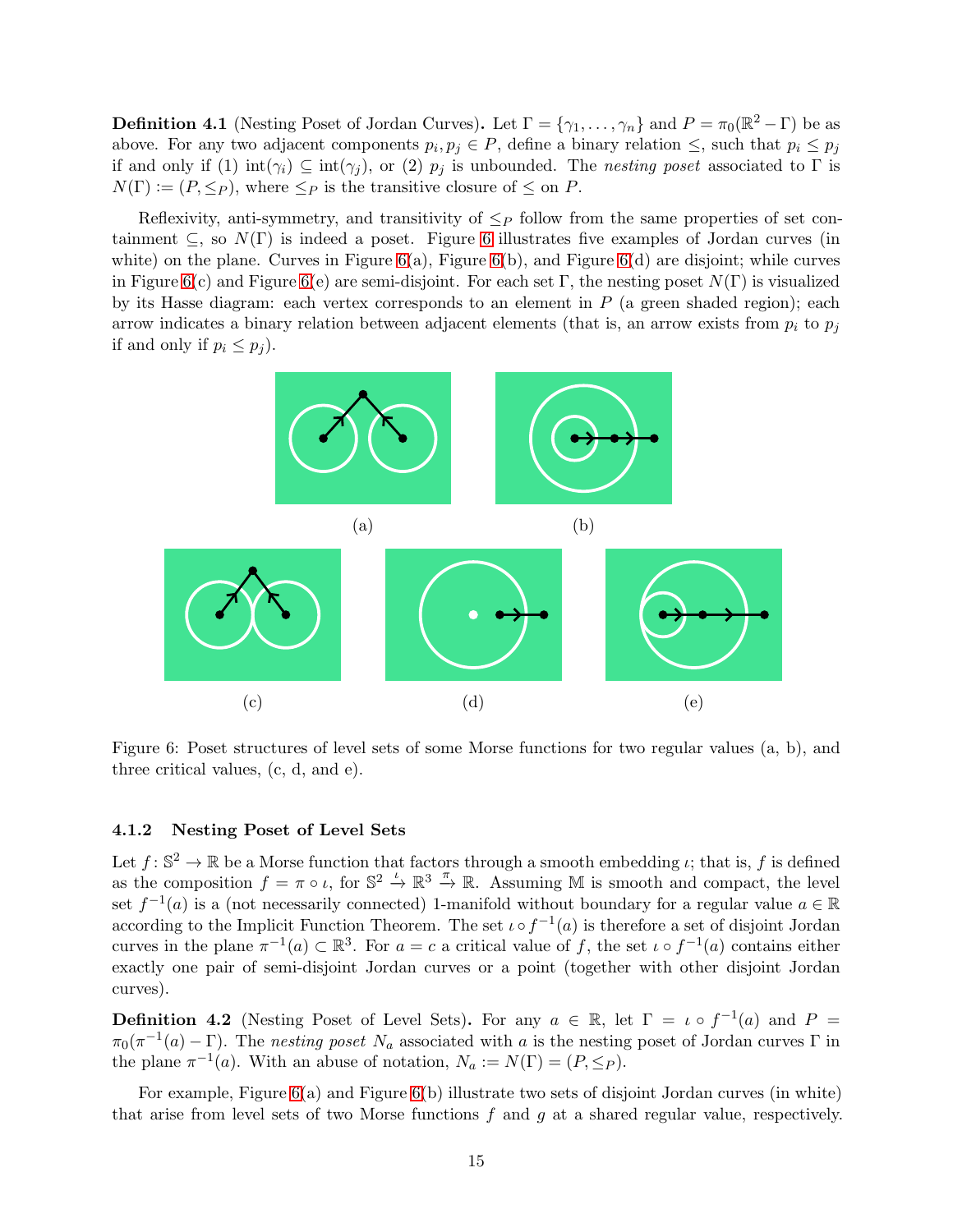

<span id="page-15-0"></span>Figure 7: A Morse function factoring through two different embeddings  $\iota$ ,  $\iota'$ , which are height equivalent but not poset equivalent, as distinguished by their different nesting posets.

Figure [7](#page-15-0) describes these examples in the context of their corresponding Morse functions. Specifically, two Morse functions  $f, g: \mathbb{S}^2 \to \mathbb{R}$  factor through embeddings  $\iota, \iota' : \mathbb{S}^2 \to \mathbb{R}^3$  with the same barcode,  $f = \pi \circ \iota$  and  $g = \pi \circ \iota'$  in Figure [7.](#page-15-0) For any common slicing  $a_0 < a_1 < a_2 < a_3 < a_4$ , let  $F_i := \pi_0 \left( \pi^{-1}(a_i) - \iota \circ f^{-1}(a_i) \right)$  and  $G_i := \pi_0 \left( \pi^{-1}(a_i) - \iota' \circ g^{-1}(a_i) \right)$ ; the map  $F_i \to G_i$  is not a poset isomorphism for  $i = 2$ ; in particular, regular value  $a_2$  gives rise to a poset structure in Figure [6\(](#page-14-0)a) for f and a different one in Figure 6(b) for q. By Definition [2.1,](#page-8-1) f and q are not poset equivalent.

#### 4.1.3 Circle Containment Order

A partially ordered set  $(P, \leq)$  is called a *circle containment order* [\[55\]](#page-28-17), provided one can assign to each  $p_i \in P$  a closed disc in the plane  $o_i \subseteq \mathbb{R}^2$  satisfying  $p_i \leq p_j$  if and only if  $o_i \subseteq o_j$ . Let  $\alpha \colon P \to \mathbb{R}^2$ denote such an assignment. If  $\phi: \mathbb{R}^2 \to \mathbb{R}^2$  is an orientation-preserving homeomorphism, then  $\phi$ does not change the circle containment order, so that  $\alpha$  and  $\phi \circ \alpha$  are equivalent circle containment orders.

The nesting poset structure of  $P = \pi_0 \left( \pi^{-1}(a) - \iota \circ f^{-1}(a) \right)$ , for any regular value a, could be understood in terms of a circle containment order. As illustrated in Figure [6\(](#page-14-0)a), each bounded element in a poset (a green shaded region)  $p_i \in P$  (where  $i > 0$ ) can be assigned a closed disc in the plane, which is the bounded interior component int( $\gamma_i$ ). The unbounded component  $p_0 \in P$  is assigned a closed disc that enclose all other discs. Such an assignment imposes a circle containment order. Hence a nesting poset is a circle containment order.

#### 4.2 A Morse-Theoretic Perspective on Nesting Posets

Now we provide theorems analogous to Theorems [2.1](#page-5-1) and [2.2.](#page-5-2) As before, the Morse function  $f: \mathbb{S}^2 \to \mathbb{R}$  factors through an embedding  $\iota$  as  $f = \pi \circ \iota$ . Let  $L_t := \iota \circ f^{-1}(t)$  denote the embedding of its level sets. There are three types of critical points in  $\text{im}(\iota)$ : local minima, saddles, and local maxima, with indices 0, 1, and 2, respectively. To study local structure surrounding the critical points, we further classify the saddles into merging saddles and splitting saddles by investigating the relation between level sets  $L_{c-\epsilon}$  and  $L_{c+\epsilon}$  as t crosses the critical value  $c = f(p)$  of a saddle p. If  $\epsilon > 0$  is small enough, the intervals  $[c - \epsilon, c]$  and  $(c, c + \epsilon]$  contain no critical values.

A saddle p is a merging saddle if a pair of disjoint Jordan curves in  $L_{c-\epsilon}$  merges into a single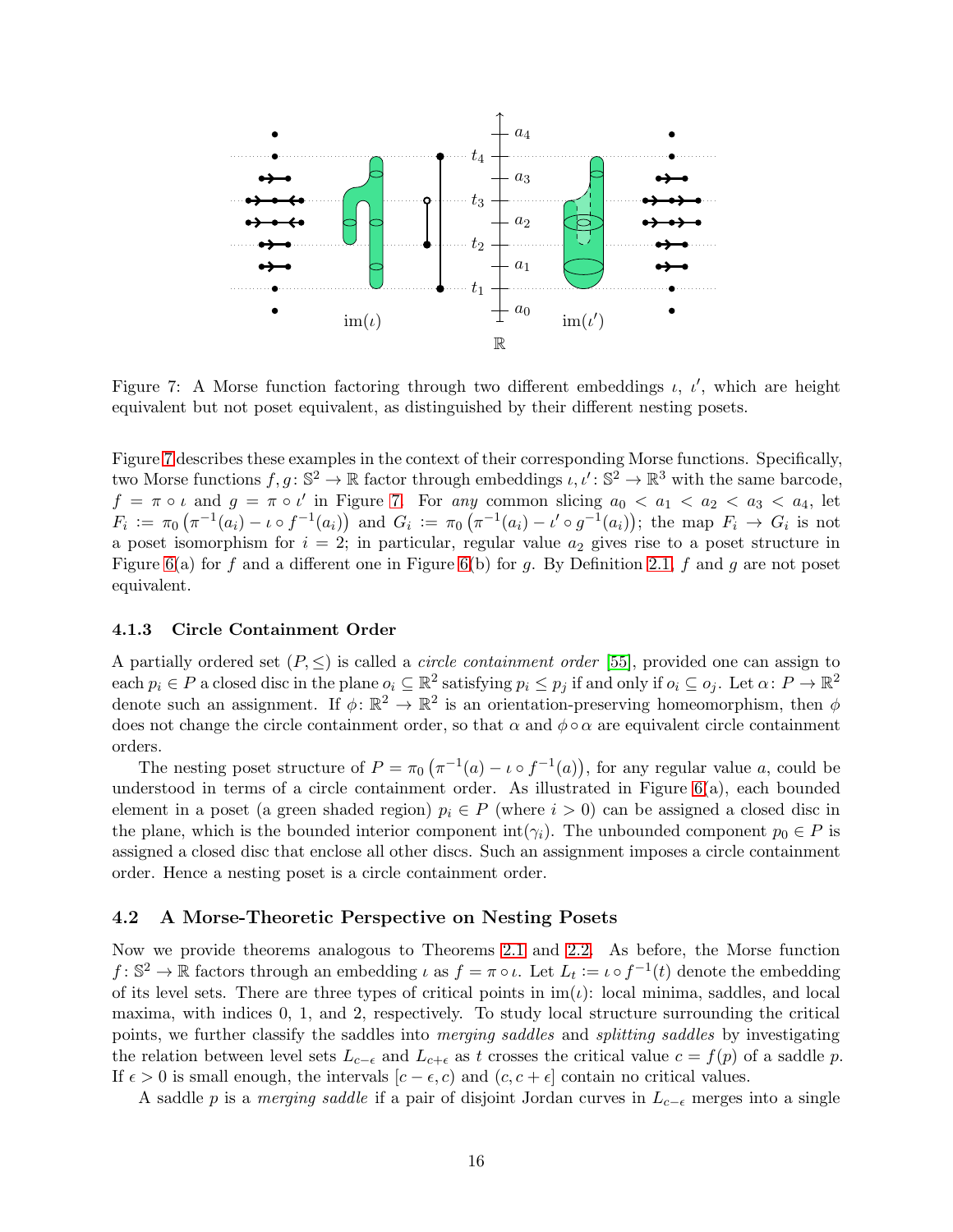Jordan curve in  $L_{c+\epsilon}$  as t crosses c. A saddle p is a *splitting saddle* if a Jordan curve at  $L_{c-\epsilon}$  splits into a pair of disjoint Jordan curves at  $L_{c+\epsilon}$  as t crosses c. A merging saddle is of nesting type if the Jordan curves that merge at  $L_{c+\epsilon}$  are nested at  $L_{c-\epsilon}$ ; otherwise, the saddle is of non-nesting type. Similarly, we can define splitting saddles of nesting and non-nesting types. Figures [8](#page-16-0)- [12](#page-20-1) illustrate the reasoning behind this terminology.



<span id="page-16-0"></span>Figure 8: A local minimum (a), a non-nesting (b) and a nesting (c) merging saddle with their corresponding (partial) zero-dimensional interlevel persistence barcodes.

As before, let  $\Gamma = L_t = \iota \circ f^{-1}(t)$  and  $N_t = N(\Gamma) = (P, \leq_P)$  be the nesting poset. We now study how  $N_t$  changes as  $t \in \mathbb{R}$  changes.

<span id="page-16-4"></span>**Theorem 4.1.** If f has no critical values in the interval [a, b], then  $N_a$  and  $N_b$  are poset isomorphic, that is,  $N_a \cong N_b$ .

Proof. This follows from a key observation in proving Theorem [2.1](#page-5-1) from Morse theory. Recall [\[41,](#page-28-14) Theorem 2.31, that if f has no critical values in the interval  $[a, b]$ , then  $\mathbb{M}_{[a,b]} := \{x \in \mathbb{M} \mid$  $a \leq f(a) \leq b$  is diffeomorphic to the product  $f^{-1}(a) \times [a, b]$ . Using the gradient-like vector field for  $f$ , the proof of Theorem 2.31 in [\[41\]](#page-28-14) includes a construction of an orientation-preserving diffeomorphism  $h: f^{-1}(a) \times [0, b-a] \to \mathbb{M}_{[a,b]}$ . Therefore,  $\mathbb{M}_{[a,b]}$  is diffeomorphic to  $f^{-1}(a) \times [0, b-a]$ and thus also to  $f^{-1}(a) \times [a, b]$ .

However, we do not study f directly, we instead study the function  $\pi$  restricted to im(*i*) and sublevel sets  $L_{[a,b]} := \iota \circ f^{-1}[a,b]$ . Nonetheless, Theorem 2.31 from [\[41\]](#page-28-14) still applies, that is, there exists a diffeomorphism  $h: L_a \times [0, b-a] \to L_{[a,b]}$  implying  $L_{[a,b]} \cong L_a \times [0, b-a]$ . The diffeomorphism h is orientation-preserving, therefore it does not change the circle containment order moving from  $N_a$  to  $N_b$ . Therefore  $N_a \cong N_b$ . □  $\Box$ 

Denote an injective map of posets by  $\hookrightarrow$  and a surjective map of posets by  $\twoheadrightarrow$ . If the injective map happens to be an isomorphism, we write  $\stackrel{\cong}{\hookrightarrow}$ . The conditions on  $f: \mathbb{S}^2 \to \mathbb{R}$  are as above.

<span id="page-16-3"></span>**Theorem 4.2.** Let p be a critical point of f with critical value  $c := f(p)$ . Then for  $\epsilon$  small enough, there exist zigzags of poset maps:

- <span id="page-16-1"></span>1.  $N_{c-\epsilon} \stackrel{\cong}{\leftarrow} N_c \hookrightarrow N_{c+\epsilon}$  if p is a local minimum;
- <span id="page-16-2"></span>2.  $N_{c-\epsilon} \leftrightarrow N_c \stackrel{\cong}{\hookrightarrow} N_{c+\epsilon}$  if p is a local maximum;
- 3.  $N_{c-\epsilon} \stackrel{\cong}{\leftarrow} N_c \twoheadrightarrow N_{c+\epsilon}$  if p is a non-nesting merging saddle;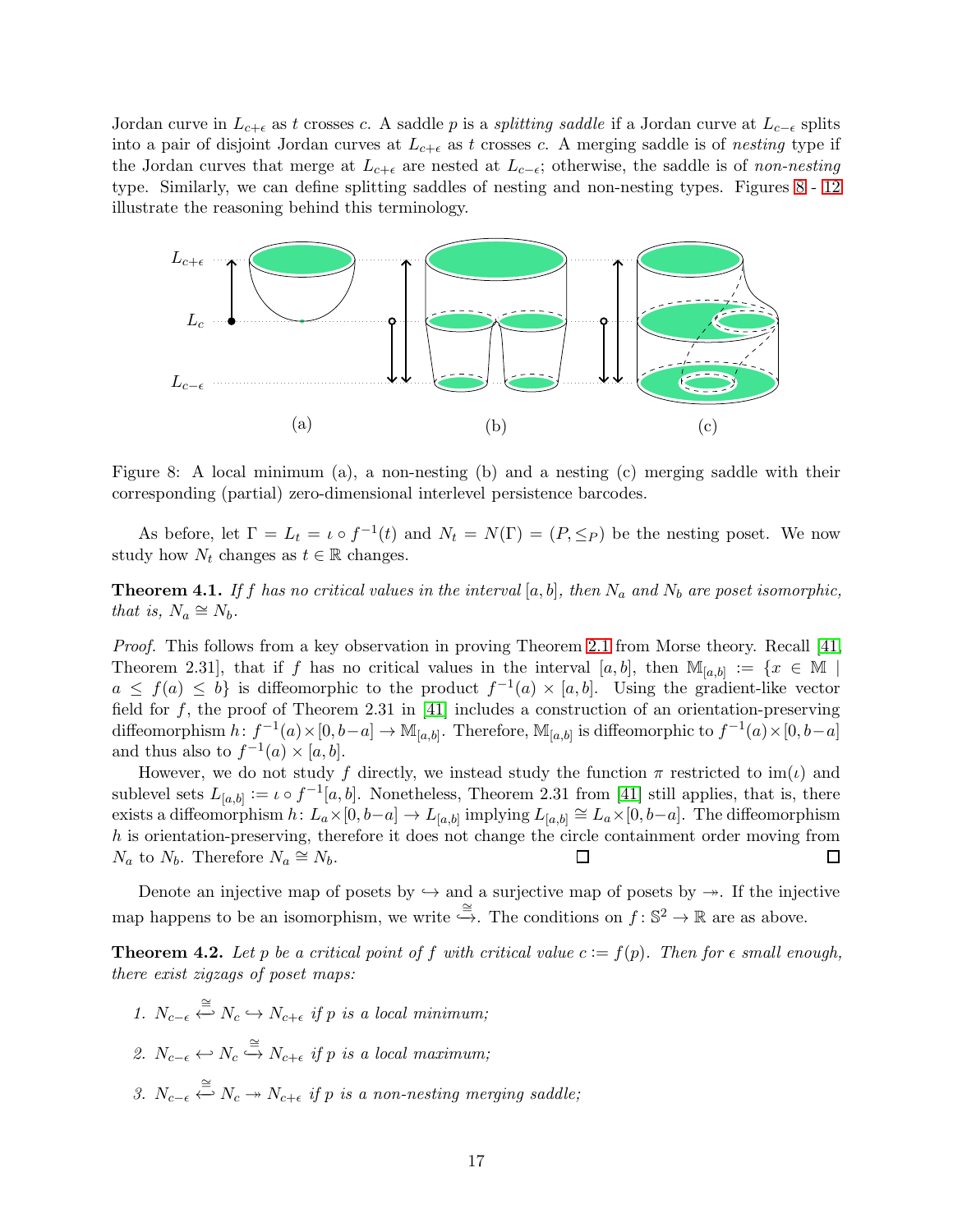- <span id="page-17-1"></span><span id="page-17-0"></span> $4. N_{c-\epsilon} \leftarrow N_c \stackrel{\cong}{\hookrightarrow} N_{c+\epsilon}$  if p is a non-nesting splitting saddle;
- <span id="page-17-2"></span>5.  $N_{c-\epsilon} \stackrel{\cong}{\leftarrow} N_c \leftarrow N_{c+\epsilon}$  if p is a nesting merging saddle;
- 6.  $N_{c-\epsilon} \hookrightarrow N_c \stackrel{\cong}{\hookrightarrow} N_{c+\epsilon}$  if p is a nesting splitting saddle.

As the behavior of nesting posets for local maxima and nesting/non-nesting splitting saddles of f is the same as local minima and nesting/non-nesting merging saddles, respectively, of the Morse function  $-f$ , we only prove Statements [1,](#page-16-1) [3,](#page-16-2) and [5](#page-17-0) in Theorem [4.2.](#page-16-3)

*Proof.* By the Morse Lemma, there exists a neighborhood V of p such that on V,  $f(x) = f(p) \pm x_1^2 \pm$  $x_2^2$ . The function f is excellent, so there exists some  $\epsilon > 0$  such that  $f^{-1}[c - \epsilon, c + \epsilon]$  contains only one critical point of f, namely p. Let  $U := f^{-1}[c-\epsilon, c+\epsilon] \cap V$ . Then  $\nabla f$  provides a diffeomorphism from  $f^{-1}(c-\epsilon) \setminus U$  to  $f^{-1}(c+\epsilon) \setminus U$ . By Theorem [4.1,](#page-16-4) the nesting poset is unchanged outside of U, hence the proof is reduced to a local computation of the nesting poset of  $U$  for each case.

For every  $t \in [c - \epsilon, c + \epsilon]$ , let  $L_t := \iota(f^{-1}(t) \cap V)$  and let  $L := \bigcup_{t \in [c - \epsilon, c + \epsilon]} L_t$ . Take a contractible neighborhood W of L, and without loss of generality assume that  $L \subseteq \pi^{-1}[c - \epsilon, c + \epsilon]$ and  $W_t := \pi^{-1}(t) \cap W$  is non-empty and contractible for every  $t \in [c - \epsilon, c + \epsilon]$ . Note that ιο $f^{-1}[c-\epsilon, c+\epsilon]$  may contain more than one connected component. This proof proceeds functorially, by describing for every  $t \le s \in [c - \epsilon, c + \epsilon]$  a map of posets  $N_t \to N_s$  induced by the topological inclusions  $W_t - L_t \hookrightarrow (W - L) \cap \pi^{-1}[t, s]$  and  $W_s - L_s \hookrightarrow (W - L) \cap \pi^{-1}[t, s]$ .

For Statement [1,](#page-16-1) the function f has index 0 and so  $f(x) = f(p) + x_1^2 + x_2^2$  in V. As in Figure [9,](#page-18-0) assign labels to the connected components of the three (subsets of) level sets  $W_{c-\epsilon} \subseteq \pi^{-1}(c-\epsilon)$ ,  $W_c - L_c \subseteq \pi^{-1}(c)$ , and  $W_{c+\epsilon} - L_{c+\epsilon} \subseteq \pi^{-1}(c+\epsilon)$ . The topological inclusion  $A' \hookrightarrow A$  and the natural injective map  $A' \hookrightarrow A''$  that widens the hole of  $A'$  induce analogous maps on the nesting posets  $N_c \to N_{c-\epsilon}$  and  $N_c \to N_{c+\epsilon}$ , respectively. The poset elements are given the same labels as the connected components to which they correspond, and their relation is defined in Definition [4.2.](#page-14-1)

For Statements [3](#page-16-2) and [5,](#page-17-0) the function f has index 1 and so  $f(x) = f(p) - x_1^2 + x_2^2$  up to diffeomorphism. As in Figure [10,](#page-19-0) assigning labels coherently to the connected components of the three (subsets of) level sets is ambiguous, as some may connect beyond W. It is necessary to clarify this, as we want an injective map from the nesting poset constructed from  $W_t - L_t$  to the nesting poset constructed from  $\pi^{-1}(t) - \iota(f^{-1}(t)).$ 

To resolve this, take a larger neighborhood  $W' \supseteq W$  so that  $W'_t := W' \cap \pi^{-1}(t)$  contains some connected components of the embedded 1-manifold  $\iota(f^{-1}(t))$ , for every  $t \in [c - \epsilon, c + \epsilon]$  a regular value (and contains an embedded  $\mathbb{S}^1 \vee \mathbb{S}^1$  for t a critical value). There are 4 unique embeddings, up to diffeomorphism, as shown in Figure [13,](#page-21-0) among which Figure [13\(](#page-21-0)a) corresponds to Statement [3](#page-16-2) and Figure [13\(](#page-21-0)c) corresponds to Statement [5.](#page-17-0)

For Statement [3,](#page-16-2) as in Figure [11,](#page-19-1) assign labels to the connected components of the (subsets of) level sets  $W'_{c-\epsilon} - \iota(f^{-1}(c-\epsilon))$ ,  $W'_{c} - \iota(f^{-1}(c))$ , and  $W'_{c+\epsilon} - \iota(f^{-1}(c+\epsilon))$ . The topological inclusions  $A' \hookrightarrow A, B' \stackrel{\cong}{\hookrightarrow} B$ , and  $C' \stackrel{\cong}{\hookrightarrow} C$  induce an analogous nesting poset  $N_c \to N_{c-\epsilon}$ . Similarly, the topological surjections  $A' \stackrel{\cong}{\longrightarrow} A''$ ,  $B' \stackrel{\cong}{\longrightarrow} B''$ , and  $C' \stackrel{\cong}{\longrightarrow} B''$  induce an analogous nesting poset map  $N_c \to N_{c+\epsilon}$ .

For Statement [5,](#page-17-0) as in Figure [12,](#page-20-1) assign labels to the connected components of the (subsets of) level sets  $W'_{c-\epsilon} - \iota(f^{-1}(c-\epsilon))$ ,  $W'_{c} - \iota(f^{-1}(c))$ , and  $W'_{c+\epsilon} - \iota(f^{-1}(c+\epsilon))$ . The topological inclusions  $A' \hookrightarrow A, B' \stackrel{\cong}{\hookrightarrow} B$ , and  $C' \stackrel{\cong}{\hookrightarrow} C$  induce an analogous nesting poset  $N_c \to N_{c-\epsilon}$ . Similarly, the topological inclusions  $A'' \stackrel{\cong}{\hookrightarrow} A'$  and  $B'' \stackrel{\cong}{\hookrightarrow} B'$  induce an analogous nesting poset map  $N_{c+\epsilon} \to$  $N_c$ .  $\Box$ П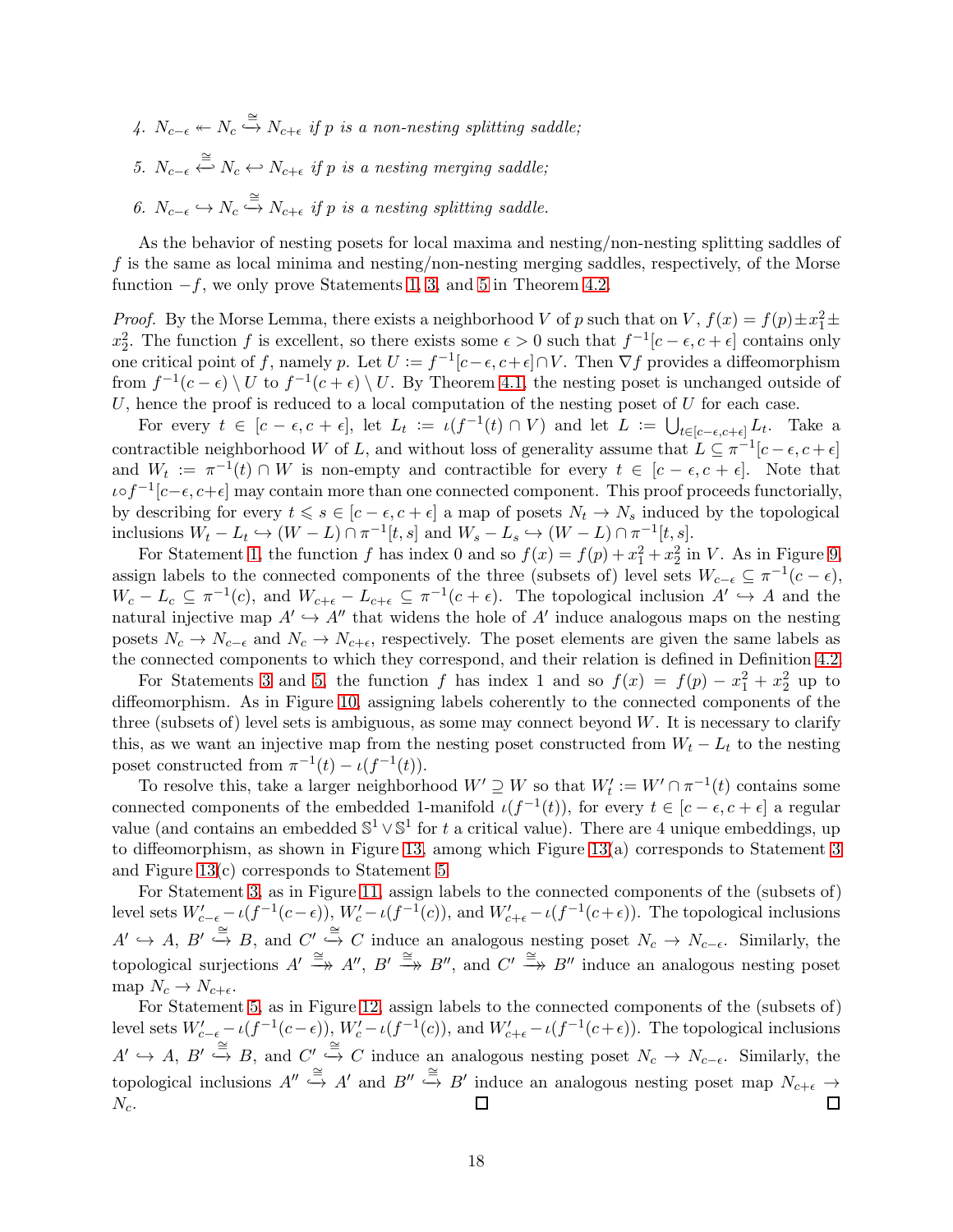

<span id="page-18-0"></span>Figure 9: Topological construction and labelling for Statement [1.](#page-16-1)

Note that the maps in Statements [1](#page-16-1)- [4](#page-17-1) all have a zigzag structure  $N_{c-\epsilon} \leftarrow N_c \rightarrow N_{c+\epsilon}$ , but Statements [5](#page-17-0) and [6](#page-17-2) do not. One may enforce such maps on Statements [5](#page-17-0) and [6,](#page-17-2) and following Figure [12](#page-20-1) we have two choices. One choice is to map  $C'$  and  $A'$  both to  $A''$ , following the induced topology, but that would collapse the poset down to a single point, as we require order-preservation. The second choice is to map  $C'$  and  $B'$  both to  $B''$ , but that would break functoriality and not follow the topology of the neighborhood.

Remark 4.2. We mention some observations from this section so far.

- 1. The nesting poset doesn't see the critical value in  $[c \epsilon, c]$  if c is merging or a minimum, because the interiors have not merged yet.
- 2. Functoriality seems to hold from the category of topological spaces Top to the category of posets and order-preserving maps. However, we only assigned poset maps to particular topological inclusions, not all of them, as mentioned in the comment after the proof of Theorem [4.2,](#page-16-3) so functoriality may hold for an appropriately defined subcategory of Top.
- 3. In Figures [9,](#page-18-0) [11,](#page-19-1) [12](#page-20-1) there was always a largest poset element, and in fact  $N_t$  always has a maximal element representing the unbounded component of  $\pi^{-1}(t) - \iota(f^{-1}(t))$ . The poset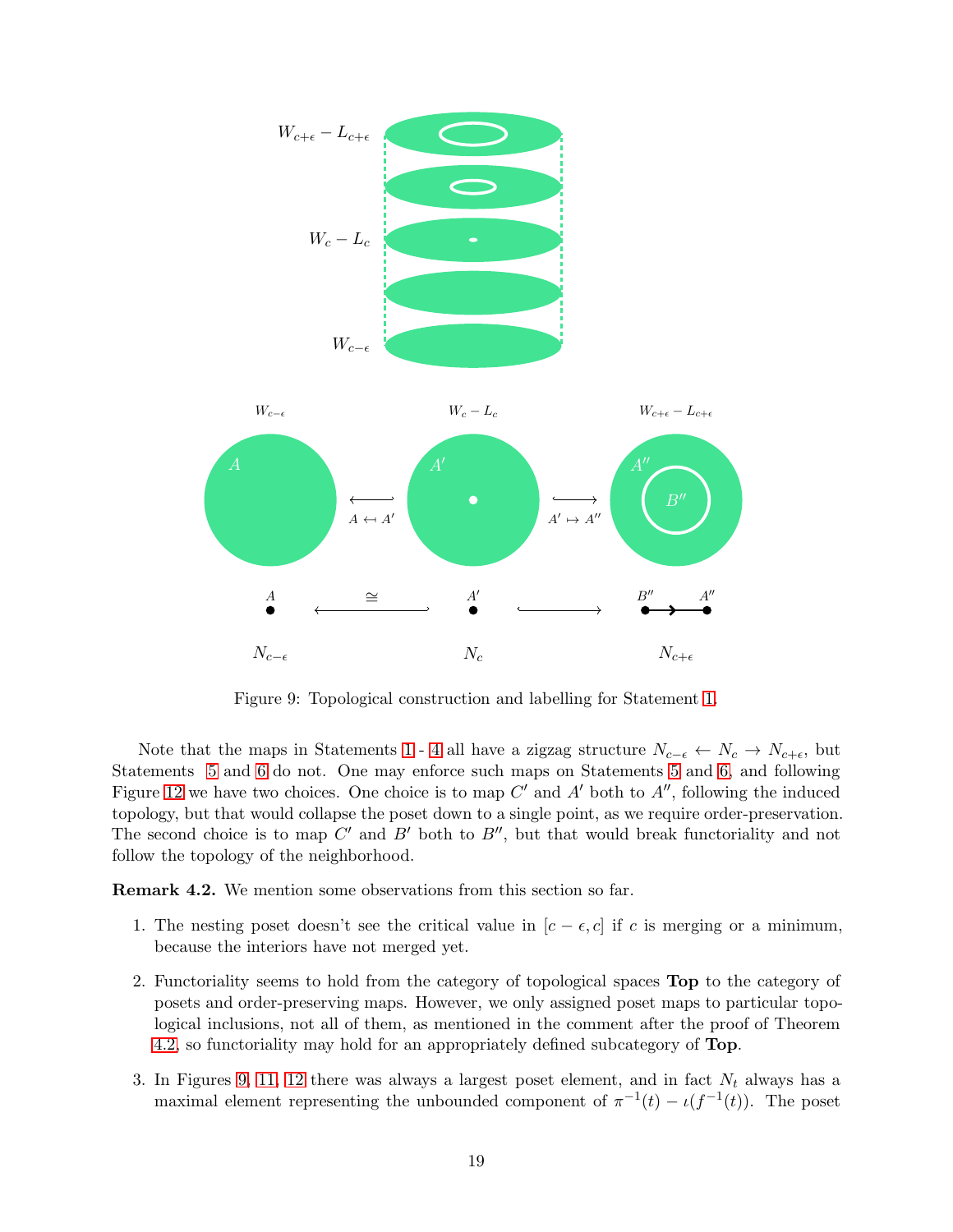

Figure 10: Ambiguity in coherent component labeling of (subsets of) level sets near a saddle.

<span id="page-19-0"></span>

<span id="page-19-1"></span>Figure 11: Topological construction and labelling for Statement [3.](#page-16-2)

maps always send the maximal element to the maximal element, so it does not contain any interesting information.

For completeness, we include in Figure [13](#page-21-0) an exhaustive description, up to diffeomorphism, of all of the choices presented by the ambiguous connected component labelling from Figure [10.](#page-19-0)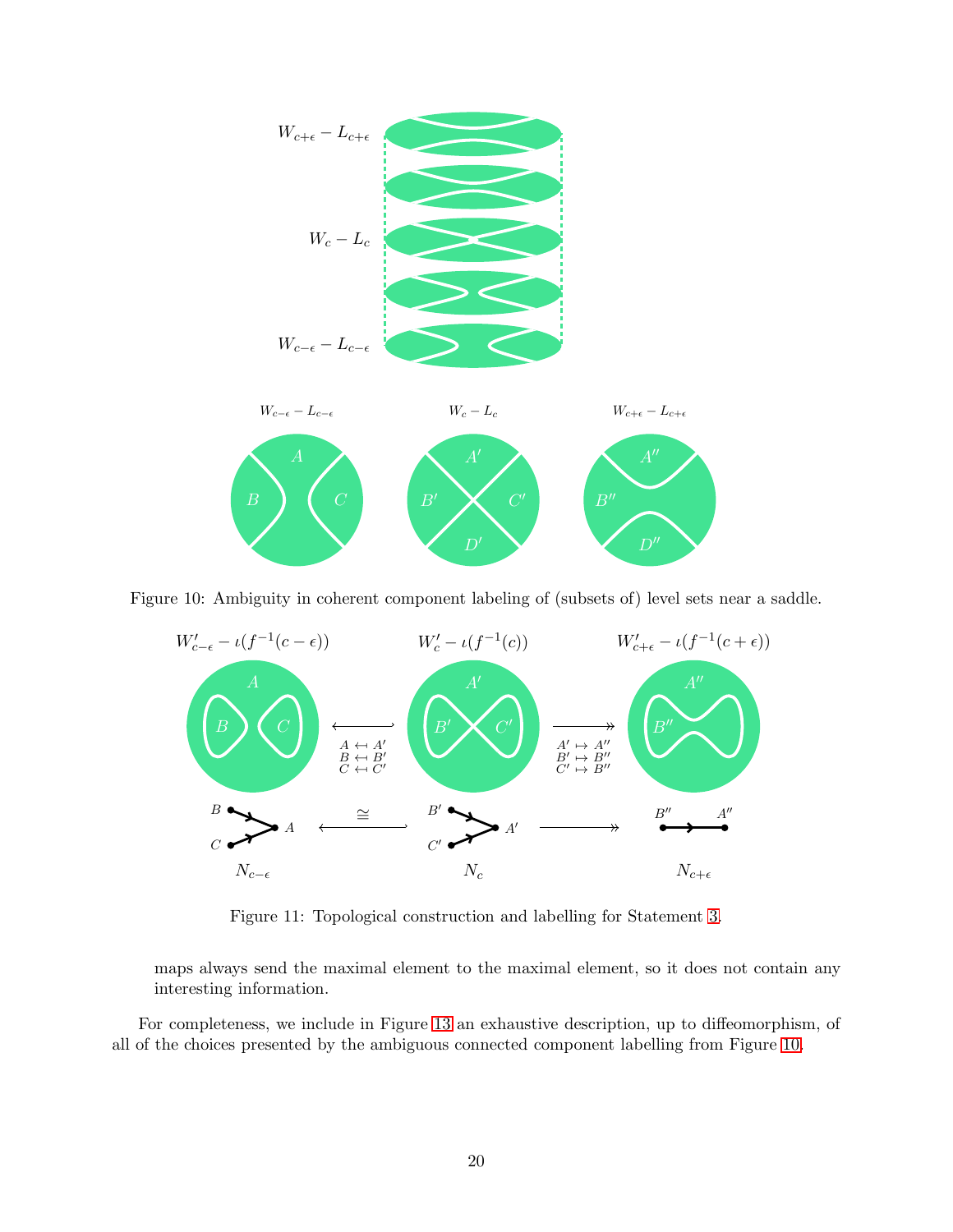

<span id="page-20-1"></span>Figure 12: Topological construction and labelling for Statement [5.](#page-17-0)

#### 4.3 The Zigzag of Posets

#### 4.3.1 Combinatorial Barcode

We now have a zigzag structure along  $\mathbb R$  of the nesting posets of f. This new data will allow us to augment the data of the barcode with a new type of barcode that combinatorially describes a Morse function factoring through an embedding by a height projection.

<span id="page-20-0"></span>**Corollary 4.1.** Given a slicing  $a_0 < t_1 < a_1 < \cdots < t_n < a_n$ , there is a zigzag of posets

$$
N_{a_0} \xleftrightarrow{\varphi_{0}^{-}} N_{t_1} \xleftrightarrow{\varphi_{0}^{+}} N_{a_1} \xleftrightarrow{\varphi_{1}^{-}} N_{t_2} \xleftrightarrow{\varphi_{1}^{+}} \cdots \xleftrightarrow{\varphi_{n}^{-}} N_{t_n} \xleftrightarrow{\varphi_{n}^{+}} N_{a_n}, \tag{4}
$$

where the direction of each  $\varphi_i^{\pm}$  is defined by Theorem [4.2.](#page-16-3)

This follows directly from Theorem [4.2.](#page-16-3) Note that every backwards map  $\varphi$  in the zigzag [\(4\)](#page-20-2) can be reversed using the Galois connection construction [\[53,](#page-28-18) Chapter 3] with

<span id="page-20-2"></span>
$$
\varphi^{\dagger}(y) := \max\{x : \varphi(x) \le y\},\tag{5}
$$

though we are only guaranteed  $\varphi^{\dagger}(\varphi(x)) \geq x$ . That is, while we do get a diagram

$$
N_{a_0} \longrightarrow N_{t_1} \longrightarrow N_{a_1} \longrightarrow \cdots \longrightarrow N_{t_n} \longrightarrow N_{a_n}
$$
\n
$$
(6)
$$

of posets, it does not capture splitting saddles (neither nesting nor non-nesting). Hence we instead explore a combinatorial barcode with k-algebras corresponding to posets in a persistence module.

Remark 4.3. The zigzag [\(4\)](#page-20-2) is reminiscent of diagrams in zigzag persistence [\[12\]](#page-26-12), and at first glance it seems possible to recover [\(4\)](#page-20-2) by taking the nesting posets of spaces whose homology is taken to compute zigzag persistence. However, in zigzag persistence the considered spaces are of the sort  $f^{-1}[t, s]$ , whereas in our case we compute the nesting poset of (a subset of)  $f^{-1}(t)$ . For such t, there does not always exist  $\epsilon > 0$  such that  $f^{-1}(t \pm \epsilon)$  is the same nesting poset as for  $f^{-1}(t)$ , and so computing the nesting poset of an interlevel set does not make sense in our context. Nonetheless, there are modifications [\[35\]](#page-27-14) of this approach that hold promise for applications.

For a poset P, an interval I in P is a connected subposet  $I \subseteq P$  such that for any  $x, y \in I$ ,  $x \le t \le y$  implies  $t \in I$ . When the poset if finite, an interval I is generated by two endpoints, and we write  $I = [a, b] := \{t \in P : a \le t \le b\}$ . The following definition comes from [\[16\]](#page-26-13).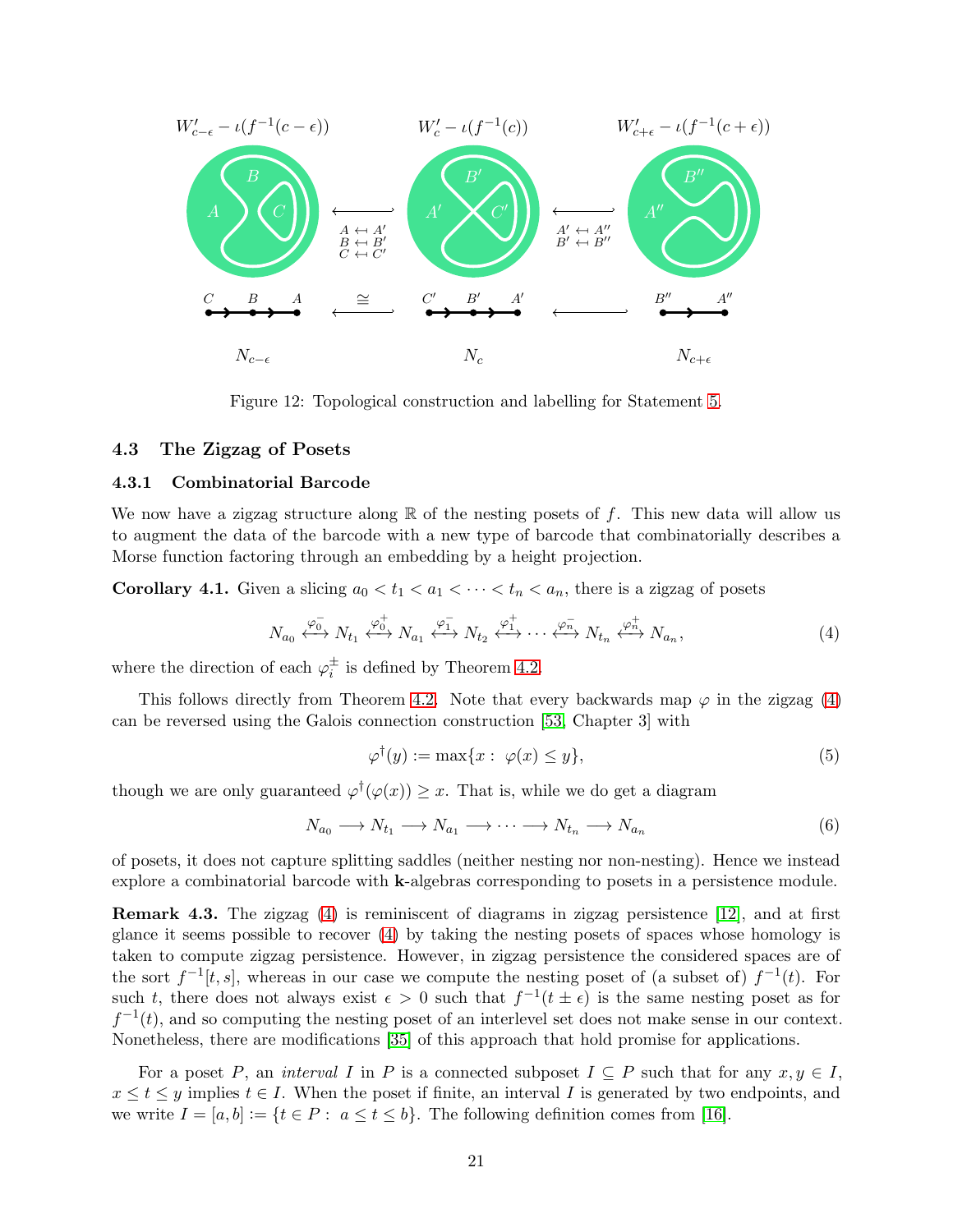

<span id="page-21-0"></span>Figure 13: Larger neighborhoods  $W' \supseteq W$  corresponding to Statements [3](#page-16-2)[-6](#page-17-2) of Theorem [4.2.](#page-16-3)

**Definition 4.3.** The *incidence algebra*  $kP$  of a poset P is the free vector space over k generated by set of intervals I of P. Multiplication  $\times: \mathbf{k}P \times \mathbf{k}P \to \mathbf{k}P$  is given by concatenation of compatible intervals

$$
[c, d] \times [a, b] = \begin{cases} [a, d] & \text{if } b = c \\ 0 & \text{else,} \end{cases}
$$

and multiplication is 0 for unconcatenable intervals, making  $\mathbf{k}P$  a **k**-algebra.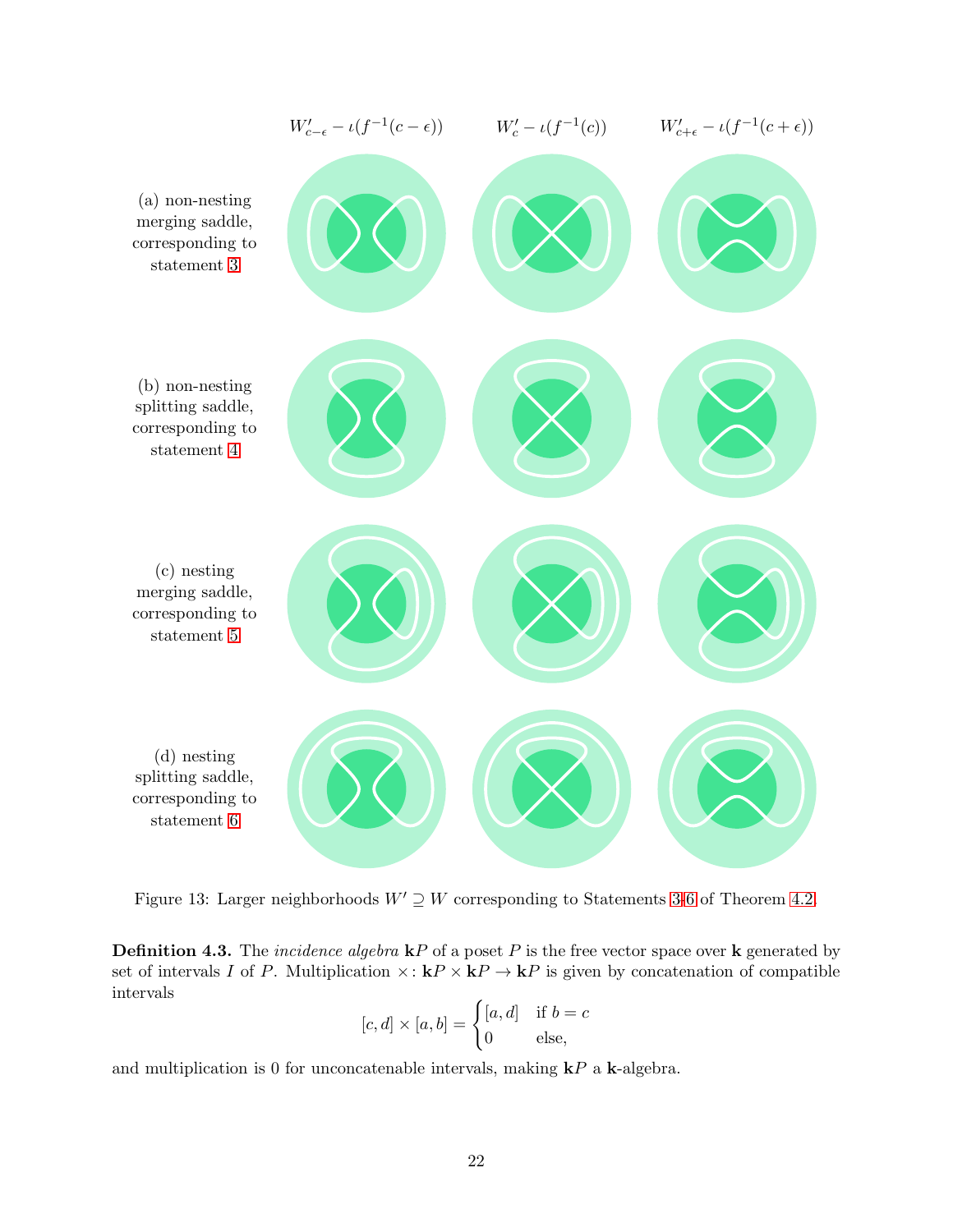<span id="page-22-0"></span>Conjecture 4.1. There is a zigzag module of k-algebras

$$
\mathbf{k}N_{a_0}\leftrightarrow\mathbf{k}N_{t_1}\leftrightarrow\mathbf{k}N_{a_1}\leftrightarrow\mathbf{k}N_{t_2}\leftrightarrow\cdots\leftrightarrow\mathbf{k}N_{t_n}\leftrightarrow\mathbf{k}N_{a_n},
$$

with arrow direction given by Corollary [4.1,](#page-20-0) that decomposes into a sum of interval indecomposables of the form

$$
\mathbf{k}_I(t) = \begin{cases} \mathbf{k}\{\ast\} & \text{if } t \in I \\ 0 & \text{if } t \notin I. \end{cases}
$$

Furthermore, this collection of interval indecomposables determines f up to poset equivalence.

This approach follows the vein of foundational persistent homology results [\[18,](#page-26-14) [10\]](#page-26-15) about decomposition of barcodes into fundamental parts. We call this collection of interval indecomposables the combinatorial barcode of f.

## <span id="page-22-1"></span>5 Counting Morse Functions

The observations of the previous section, specifically Figure [8,](#page-16-0) hint to a method of counting Morse functions by their barcode. In this section, instead of analyzing the local behavior around critical values as before, we start with a global picture of a complete barcode, and use Figure [14](#page-22-2) as motivation. As before,  $f: \mathbb{S}^2 \to \mathbb{R}$  factors as  $\pi \circ \iota$ , for  $\iota: \mathbb{S}^2 \to \mathbb{R}^3$  a smooth embedding.



<span id="page-22-2"></span>Figure 14: A motivating example.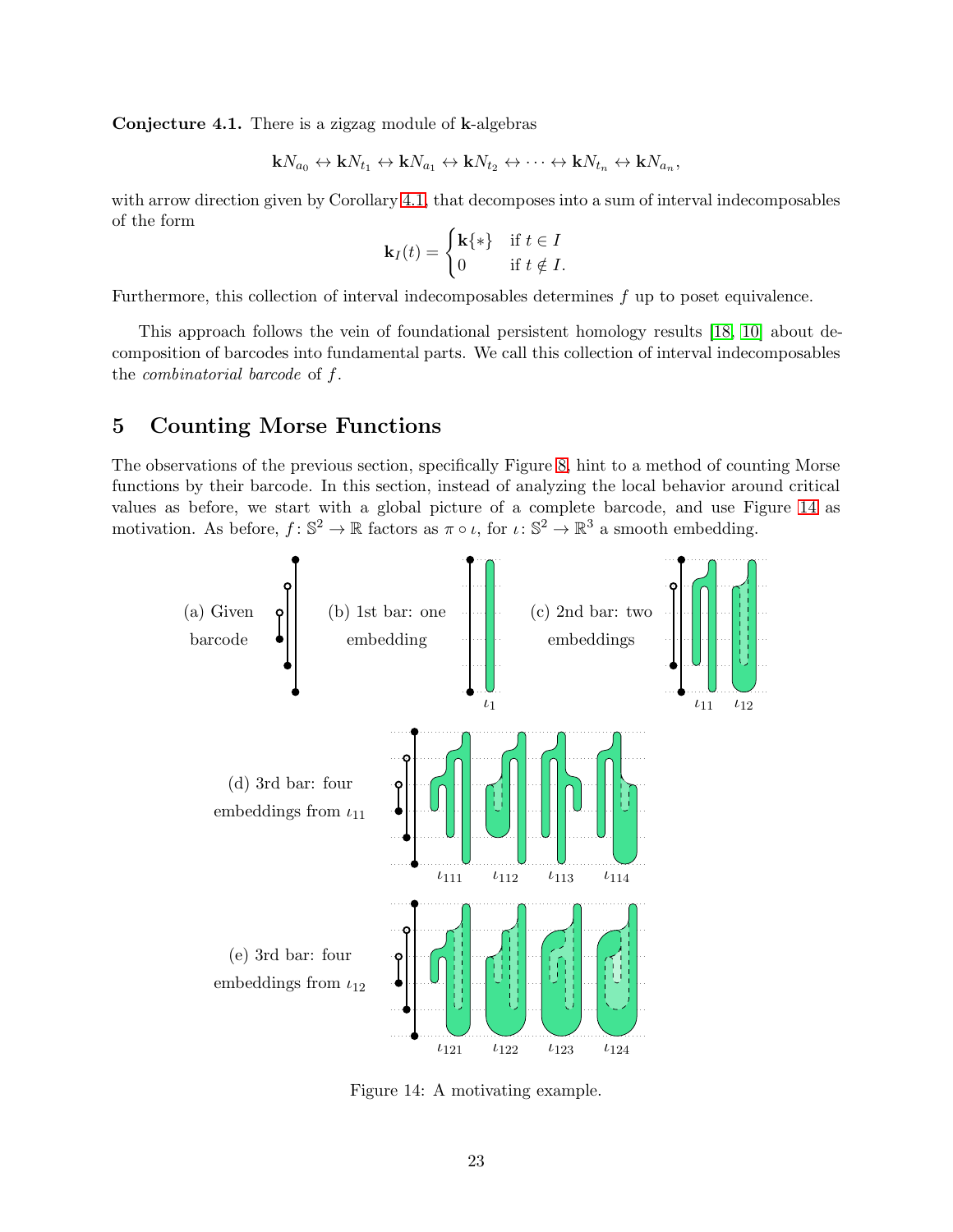<span id="page-23-1"></span>Example 5.1. Suppose f has 6 critical values and a known zero-dimensional barcode consisting of 3 bars nested inside each other, as in Figure [14\(](#page-22-2)a). Construct all embeddings  $\iota$  of f by considering the effect of each bar on the embedding separately, following the nesting/non-nesting poset approach of Section [4.](#page-13-0) Begin with the largest bar of the barcode, then add bars in their nesting order. The second bar gives 2 nesting choices. Each of the 2 nesting choices gives 4 more nesting choices, when the smallest bar of the barcode is added.

Example [5.1](#page-23-1) leads immediately to several observations. First note that the types of critical points associated with closed endpoints of barcodes are decided (local minimum at the highest points, local maximum at the lowest points). Second, we see that simply choosing nesting or nonnesting-type at the open barcode endpoints does not give all the embeddings. For example,  $\iota_{111}$  and  $\iota_{113}$  have identical critical value types in the same order. Finally, note that the relation between the number of bars and number of embeddings depends upon containment relations among the bars. That is, by considering bars largest to smallest, for every bar contained in a larger one, the number of embeddings computed up to that point doubles. This is more precisely described by Conjecture [5.1.](#page-23-0)

Let B be the barcode of f, viewed as a set of subintervals  $I_1, \ldots, I_N$  of R. For every  $j = 1, \ldots, N$ , let  $\mu_B(I_i)$  be the number of bars  $I_k$  in B such that  $I_j \subsetneq I_k$ .

<span id="page-23-0"></span>**Conjecture 5.1.** The number of ways the Morse function f factors through  $\mathbb{R}^3$ , up to heightequivalence, is bounded below by

$$
2^{N-1} \prod_{j=2}^{N} \mu_B(I_j). \tag{7}
$$

We leave this conjecture open for future work, and make two observations about why Example [5.1](#page-23-1) is not a generic example.

- The barcode in the example has a single interval whose highest endpoint is closed. Given more than one such interval, the count given in Conjecture [5.1](#page-23-0) would miss such embeddings.
- The barcode in the example does not give rise to embeddings whose branches might be "twisted" in a non-trivial manner. That is, given a barcode with more bars, the count from Conjecture [5.1](#page-23-0) would miss the embeddings with "twists".

## 6 Discussions

We have characterized the moduli space of classes of Morse functions on the sphere under both functional and dynamic settings. Using persistence as a constraint, we have defined equivalence relations between Morse functions and have studied the combinatorial structure of Morse functions on a sphere modulo such relations. Our approach describes structures in detail, and therefore provides a fruitful ground for continued research in several directions.

#### 6.1 Realizing Preimages of a Barcode

Conjecture [5.1](#page-23-0) considers a counting argument that is only at the beginning of addressing Objective 3 from Section [1.](#page-0-0) This is given in the context of finding a representative of the preimage of the persistence map

$$
\{ \text{Morse functions on } \mathbb{S}^2 \} \to \{ \text{Barcodes} \},\tag{8}
$$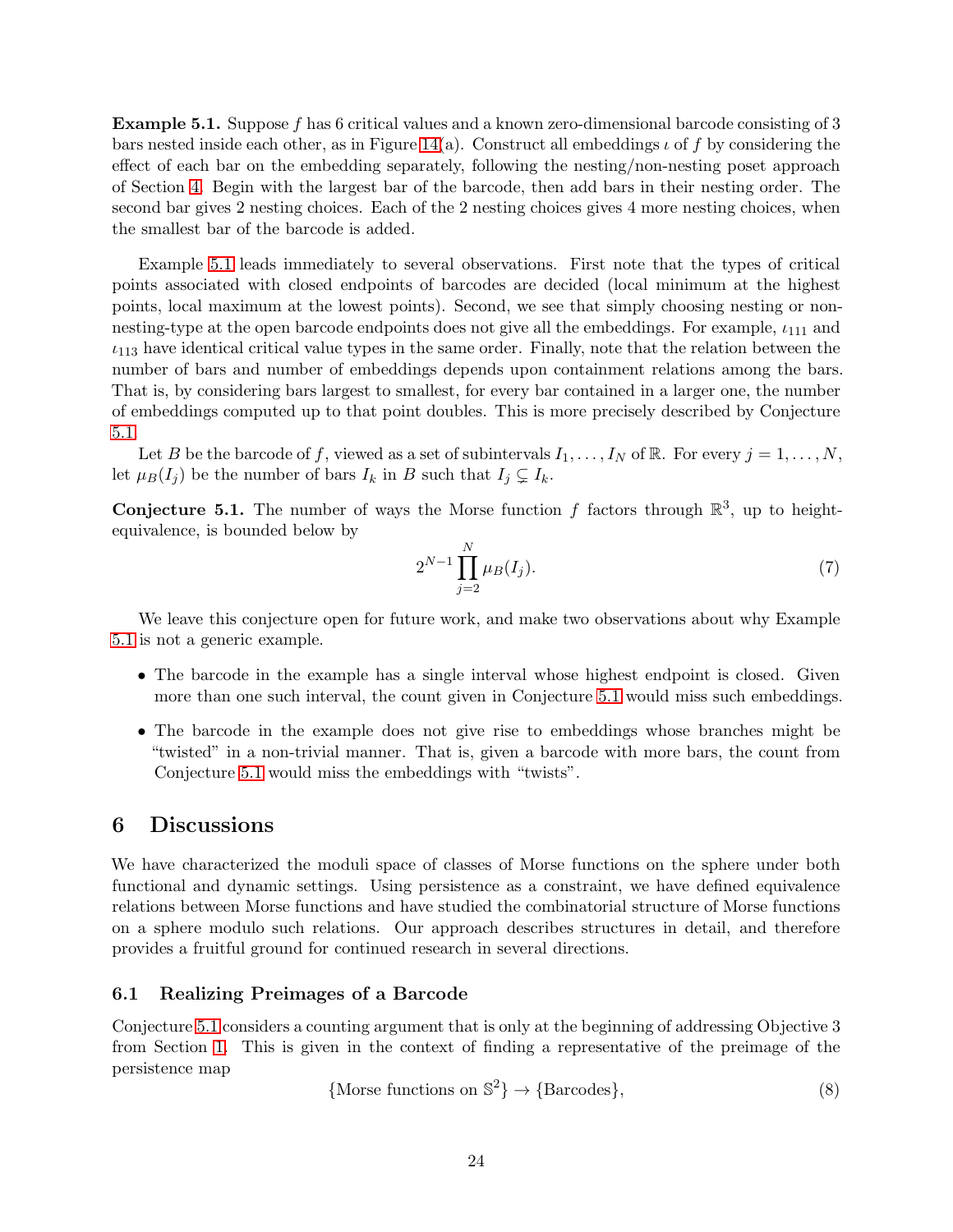where a barcode is viewed as a multiset of intervals of  $\mathbb{R}$ . To further answer Objective 3, we may ask: given a barcode B, find an embedding  $\iota: \mathbb{S}^2 \to \mathbb{R}^3$  such that B is the barcode of  $f := \pi \circ \iota$ under level set persistence in degree zero. Note that some barcodes cannot be realized as heightembedded Morse functions on  $\mathbb{S}^2$ , for example  $B = \{ [0,3], (1,2) \}$ , as any open interval or a closed interval nested in another closed interval is forbidden for the sphere. However, if B has a single closed bar inside which all other bars are contained, we can easily construct a Reeb graph  $\mathcal{R}_B$ , which in turn may be associated to a diagram of 1-spheres and wedges of 1-spheres, which may then be assembled into an embedding of a 2-sphere, as in Figure [15.](#page-24-1)



<span id="page-24-1"></span>Figure 15: Constructing a 2-sphere embedding from a barcode.

This construction suggests an algorithmic approach to constructing embeddings  $\iota: \mathbb{S}^2 \to \mathbb{R}^3$  such that the barcode of the height function on  $\text{im}(\iota)$  will produce the barcode B. That is, every vertex of the Reeb graph of degree  $n \geq 3$  corresponds to a wedge of  $n-1$  spheres, every vertex of degree 1 corresponds to a point, and every edge between vertices corresponds to a zigzag  $X \leftarrow \mathbb{S}^1 \rightarrow Y$  in Top. We leave the formalization and extension of these ideas open for further research.

#### 6.2 Extending the Nesting Poset

Theorem [4.2](#page-16-3) and its proof used arguments based on including smaller topological spaces into larger ones. Using the critical values of f, every open interval of  $\mathbb R$  containing at most one critical value can be uniquely associated with a nesting poset. Then the maps described in Theorem [4.2](#page-16-3) correspond to restriction to a subset or containment in a superset, the former case described in Figure [16,](#page-25-6) following Figure [11.](#page-19-1)

What we have described suggests the structure of an  $\mathbb{R}$ -constructible sheaf encoding the nesting poset. More detail is given by [\[20\]](#page-26-16) as well as by [\[39\]](#page-27-15) but we do not explore this here and leave it open for further research.

### <span id="page-24-0"></span>6.3 Keeping Track of Critical Values

The techniques we have described here are concerned with the relative order of critical values, and only as a consequence of other structural changes. Using the order of critical values as a primary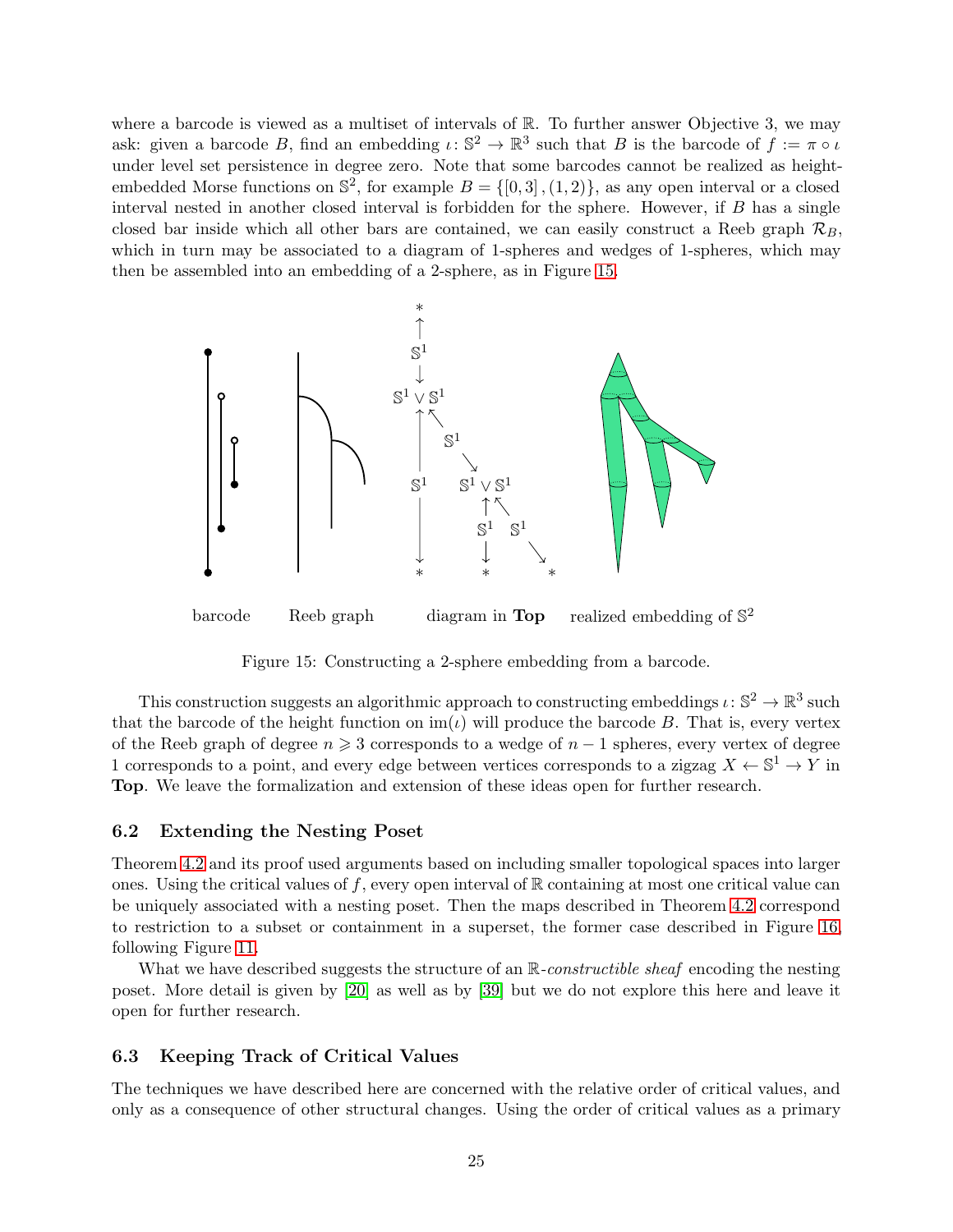

<span id="page-25-6"></span>Figure 16: Associating poset maps to set restrictions.

motivator opens up new directions of research, some of which are addressed by ongoing work in vector field design [\[63\]](#page-29-4) and existing literature on distances for topological invariants [\[23,](#page-26-7) [6,](#page-25-3) [21\]](#page-26-11).

In addition, specifying function values on singularities would allow for an additional measure on how "far apart" two functions are: one could use the number of moves together with the difference of function values to measure their differences. The "complexity" of a Morse function  $f$  could then be given by measuring the difference between  $f$  and a baseline function, such as the height function h on the standard embedding of  $\mathbb{S}^2$  in  $\mathbb{R}^3$ .

## Acknowledgments

This paper grew out of a productive discussion during the special workshop "Bridging Statistics and Sheaves" at the Institute for Mathematics and Applications in May 2018. The authors would like to thank the organizers for putting together the workshop, the IMA for hosting the event, and Mikael Vejdemo-Johansson for insightful conversations at the onset of this collaboration. The authors also thank the reviewers for helpful comments and suggestions. JC is partially funded by NSF CCF-1850052. JL is partially funded by EP/P025072/1. BTF is partially funded by NSF CCF-1618605 and DMS-1664858. BW is partially funded by NSF IIS-1513616 and IIS-1910733.

## <span id="page-25-4"></span>References

- [1] H. Adams and G. Carlsson. Evasion paths in mobile sensor networks. International Journal of Robotics Research, 34(1):90–104, 2015.
- <span id="page-25-0"></span>[2] V. I. Arnold. Bernoulli-Euler updown numbers associated with function singularities, their combinatorics and arithmetics. Duke Mathematical Journal, 63(2):537–555, 1991.
- <span id="page-25-1"></span>[3] V. I. Arnold. The calculus of snakes and the combinatorics of Bernoulli, Euler and Springer numbers of Coxeter groups. Russian Mathematical Surveys, 47(1):1, 1992.
- <span id="page-25-2"></span>[4] V. I. Arnold. Topological classification of Morse functions and generalisations of Hilbert's 16-th problem. Mathematical Physics, Analysis and Geometry, 10(3):227–236, 2007.
- <span id="page-25-5"></span>[5] A. Banyaga and D. Hurtubise. Lectures on Morse Homology, volume 29. Springer Science & Business Media, 2013.
- <span id="page-25-3"></span>[6] U. Bauer, C. Landi, and F. Memoli. The Reeb graph edit distance is universal. arXiv:1801.01866, Jan. 2018.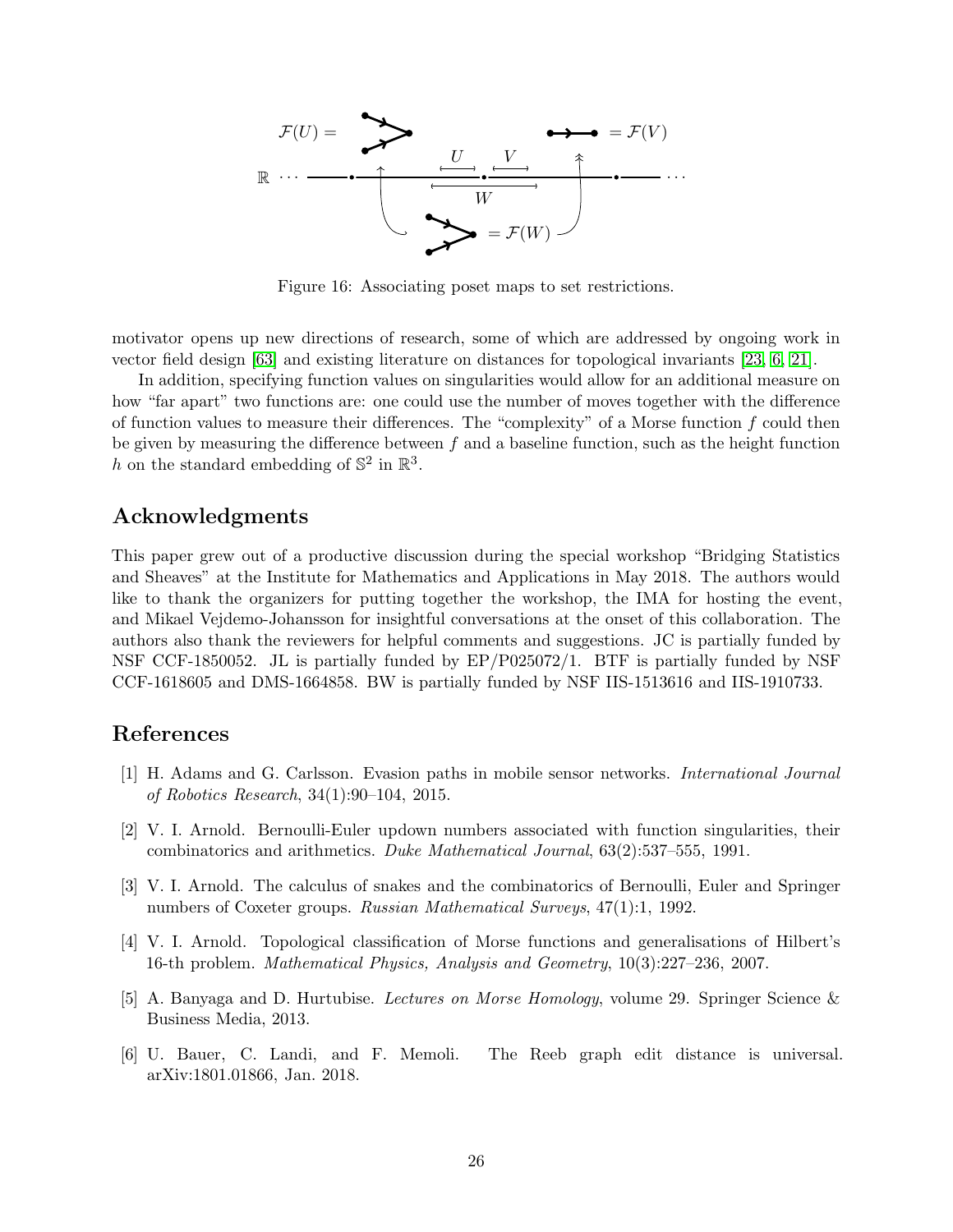- <span id="page-26-9"></span><span id="page-26-3"></span>[7] U. Bauer and M. Lesnick. Induced matchings and the algebraic stability of persistence barcodes. Journal of Computational Geometry, 6(2):162–191, 2015.
- <span id="page-26-1"></span>[8] P. Bendich, H. Edelsbrunner, D. Morozov, and A. Patel. Homology and robustness of level and interlevel sets. Homology, Homotopy and Applications, 15:51–72, 2013.
- [9] S. Biasotti, L. De Floriani, B. Falcidieno, P. Frosini, D. Giorgi, C. Landi, L. Papaleo, and M. Spagnuolo. Describing shapes by geometrical-topological properties of real functions. ACM Computing Surveys  $(CSUR)$ , 40(4):1–87, 2008.
- <span id="page-26-15"></span><span id="page-26-0"></span>[10] M. B. Botnan. Interval decomposition of infinite zigzag persistence modules. Proceedings of the American Mathematical Society, 145(8):3571–3577, 2017.
- <span id="page-26-12"></span>[11] P. Bubenik, M. Hull, D. Patel, and B. Whittle. Persistent homology detects curvature. Inverse Problems, 36(2):025008, 2020.
- <span id="page-26-5"></span>[12] G. Carlsson and V. de Silva. Zigzag persistence. Foundations of Computational Mathematics, 10(4):367–405, 2010.
- [13] G. Carlsson, A. J. Zomorodian, A. Collins, and L. J. Guibas. Persistence barcodes for shapes. Proceedings of the Eurographs/ACM SIGGRAPH Symposium on Geometry Processing, pages 124–135, 2004.
- <span id="page-26-8"></span><span id="page-26-6"></span>[14] A. Cayley. On contour and slope lines. The London, Edinburgh, and Dublin Philosophical Magazine and Journal of Science, 18(120):264–268, 1859.
- [15] J. Cerf. La stratification naturelle des espaces de fonctions différentiables réelles et le théoréme de la pseudo-isotopie. Publications Mathématiques de l'Institut des Hautes Études Scientifiques. 39(1):7–170, 1970.
- <span id="page-26-13"></span><span id="page-26-10"></span>[16] C. A. Charalambides. Enumerative Combinatorics. Chapman and Hall/CRC, 1st edition, 2019.
- [17] F. Chazal, D. Cohen-Steiner, M. Glisse, L. J. Guibas, and S. Y. Oudot. Proximity of persistence modules and their diagrams. In Proceedings of the 25th Annual Symposium on Computational Geometry, pages 237–246, 2009.
- <span id="page-26-14"></span>[18] W. Crawley-Boevey. Decomposition of pointwise finite-dimensional persistence modules. Journal of Algebra and Its Applications, 14(5):1550066, 2015.
- <span id="page-26-2"></span>[19] J. Curry. The fiber of the persistence map for functions on the interval. Journal of Applied and Computational Topology, 2(3-4):301–321, 2018.
- <span id="page-26-16"></span><span id="page-26-11"></span>[20] J. Curry and A. Patel. Classification of constructible cosheaves. arXiv:1603.01587, 2016.
- [21] M. d'Amico, P. Frosini, and C. Landi. Natural pseudo-distance and optimal matching between reduced size functions. Acta Applicandae Mathematicae, 109(2):527–554, 2010.
- <span id="page-26-4"></span>[22] V. De Silva, E. Munch, and A. Patel. Categorified Reeb graphs. Discrete  $\mathcal{C}$  Computational Geometry, 55(4):854–906, 2016.
- <span id="page-26-7"></span>[23] B. Di Fabio and C. Landi. The edit distance for Reeb graphs of surfaces. Discrete  $\mathcal C$  Computational Geometry, 55(2):423–461, 2016.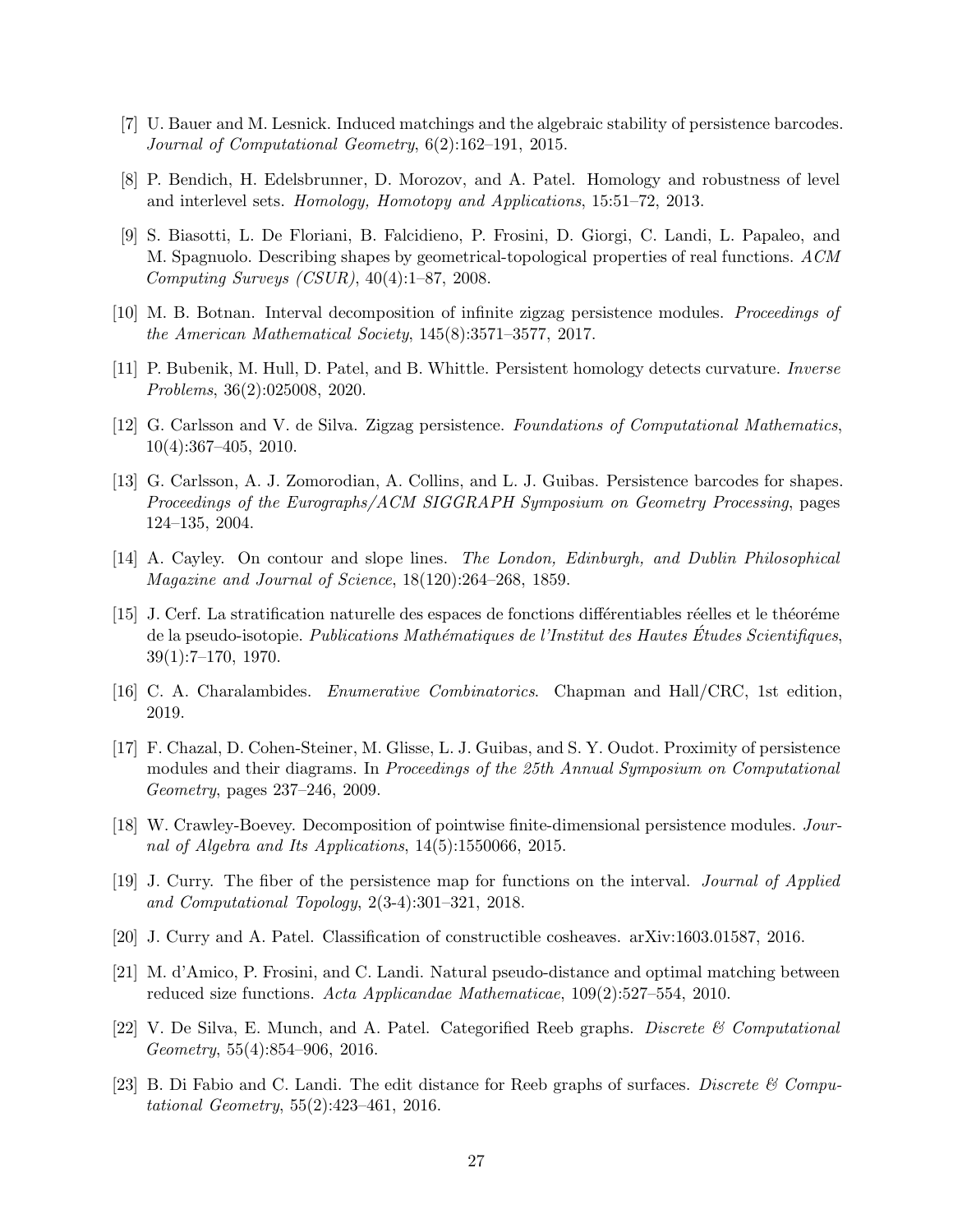- <span id="page-27-3"></span><span id="page-27-0"></span>[24] H. Edelsbrunner and J. Harer. Computational Topology: An Introduction. American Mathematical Society, 2010.
- [25] H. Edelsbrunner, J. Harer, V. Natarajan, and V. Pascucci. Morse–Smale complexes for piecewise linear 3-manifolds. Proceedings of the 19th ACM Symposium on Computational Geometry, pages 361–370, 2003.
- <span id="page-27-4"></span><span id="page-27-2"></span>[26] H. Edelsbrunner, J. Harer, and A. Zomorodian. Hierarchical Morse–Smale complexes for piecewise linear 2-manifolds. Discrete  $\mathcal{B}$  Computational Geometry, 30:87–107, 2003.
- [27] H. Edelsbrunner and D. Morozov. Persistent homology: Theory and practice. In Proceedings of the European Congress of Mathematics, pages 31–50. European Mathematical Society Publishing House, 2012.
- <span id="page-27-13"></span><span id="page-27-5"></span>[28] P. C. Fishburn and W. T. Trotter. Geometric containment orders: A survey. Order, 15:167–182, 1999.
- [29] G. Fleitas. Classification of gradient-like flows on dimensions two and three. Boletim da Sociedade Brasileira de Matem´atica - Bulletin/Brazilian Mathematical Society, 6(2):155–183, 1975.
- <span id="page-27-6"></span><span id="page-27-1"></span>[30] R. Ghrist. Barcodes: The persistent topology of data. Bulletin of the American Mathematical Society, 45(1):61–75, 2008.
- [31] C. Gutierrez and W. de Melo. The connected components of Morse–Smale vector fields on two manifolds. In P. J. and do Carmo M., editors, Geometry and Topology, volume 597, pages 230–251. Springer, Berlin, Heidelberg, 1977.
- <span id="page-27-12"></span><span id="page-27-11"></span>[32] A. Hatcher and J. Wagoner. *Pseudo-isotopies of compact manifolds*, volume 6 of Asterisque. Société mathématique de France, Paris, 1973.
- <span id="page-27-8"></span>[33] J. Helman and L. Hesselink. Representation and display of vector field topology in fluid flow data sets. IEEE Computer, 22(8):27–36, 1989.
- [34] A. Hofmann, M. Krufczik, D. W. Heermann, and M. Hausmann. Using persistent homology as a new approach for super-resolution localization microscopy data analysis and classification of γH2AX foci/clusters. International Journal of Molecular Sciences, 19(8):2263, 2018.
- <span id="page-27-14"></span>[35] W. Kim and F. Memoli. Generalized persistence diagrams for persistence modules over posets. arXiv:1810.11517, 2018.
- <span id="page-27-10"></span>[36] E. Kulinich. On topologically equivalent morse functions on surfaces. Methods of Functional Analysis and Topology, 4(01):59–64, 1998.
- <span id="page-27-9"></span>[37] Y. Lee, S. D. Barthel, P. Dlotko, S. M. Moosavi, K. Hess, and B. Smit. High-throughput screening approach for nanoporous materials genome using topological data analysis: Application to zeolites. Journal of Chemical Theory and Computation, 14(8):4427–4437, 2018.
- <span id="page-27-7"></span>[38] S. Lockwood and B. Krishnamoorthy. Topological features in cancer gene expression data. Biocomputing, pages 108–119, 2015.
- <span id="page-27-15"></span>[39] R. MacPherson and A. Patel. Persistent local systems. arXiv:1805.02539, 2018.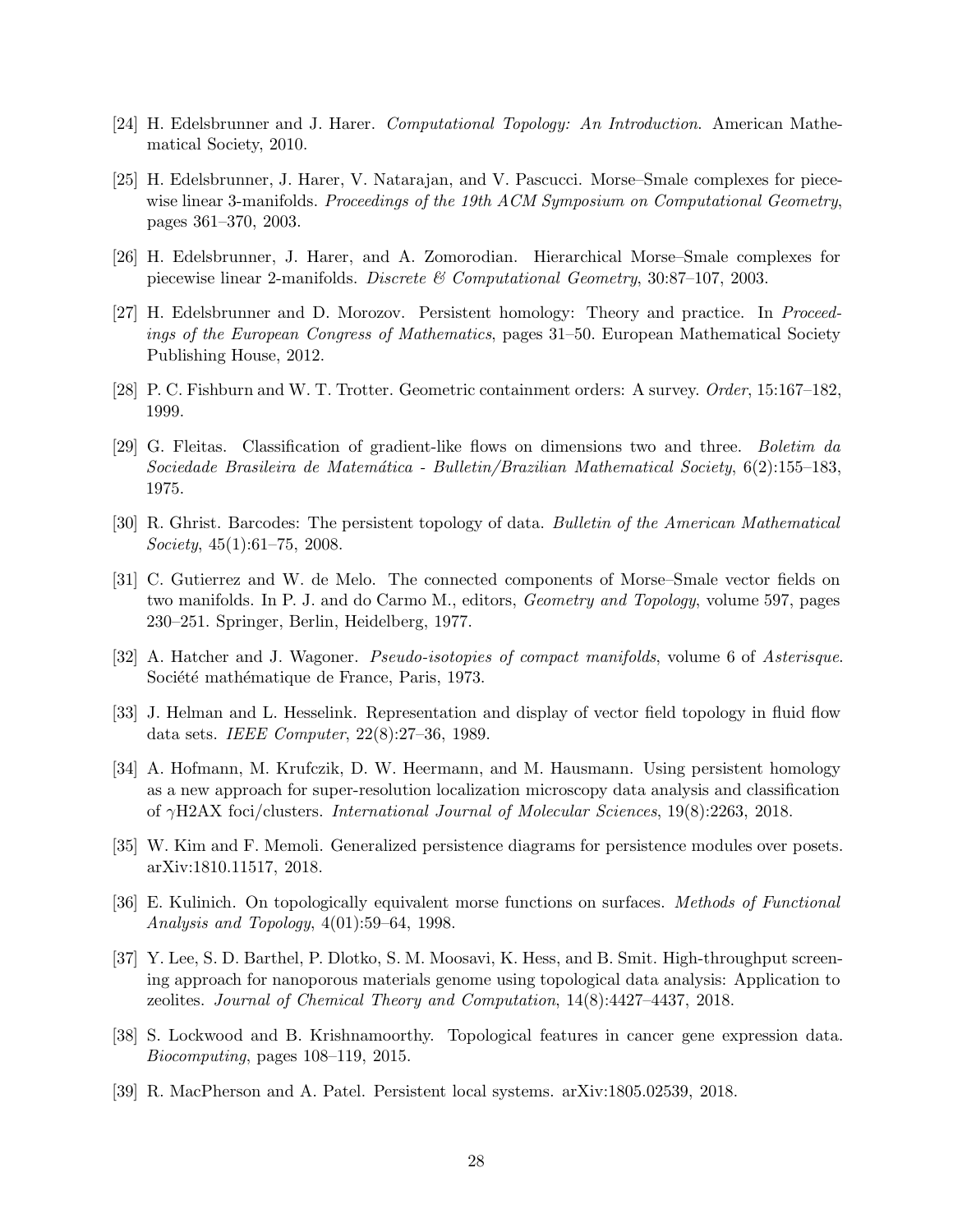- <span id="page-28-16"></span>[40] J. Mart´ınez-Alfaro, I. S. Meza-Sarmiento, and R. Oliveira. Topological classification of simple Morse Bott functions on surfaces. In Real and complex singularities, volume 675, pages 165–179. American Mathematical Society, 2016.
- <span id="page-28-14"></span><span id="page-28-8"></span>[41] Y. Matsumoto. An Introduction to Morse Theory. American Mathematical Society, 1997.
- <span id="page-28-0"></span>[42] J. C. Maxwell. On hills and dales. The London, Edinburgh, and Dublin Philosophical Magazine and Journal of Science, 40(269):421–427, 1870.
- <span id="page-28-1"></span>[43] J. Milnor. Morse Theory. Princeton University Press, New Jersey, NY, USA, 1963.
- <span id="page-28-15"></span>[44] L. Nicolaescu. An Invitation to Morse Theory. Springer Verlag, 2007.
- <span id="page-28-12"></span>[45] L. I. Nicolaescu. Counting Morse functions on the 2-sphere. Compositio Mathematica, 144(5):1081–1106, 2008.
- <span id="page-28-4"></span>[46] A. A. Oshemkov and V. V. Sharko. Classification of Morse-Smale flows on two-dimensional manifolds. Sbornik: Mathematics, 189(8):1205–1250, 1998.
- <span id="page-28-11"></span>[47] J. Palis and W. de Melo. Geometric theory of dynamical systems. Springer, 1982.
- <span id="page-28-3"></span>[48] V. Pascucci and K. Cole-McLaughlin. Parallel computation of the topology of level sets. Algorithmica, 38(1):249–268, 2004.
- <span id="page-28-5"></span>[49] M. Peixoto. On the classification of flows on 2-manifolds. In Dynamical systems, pages 389–419. Elsevier, 1973.
- <span id="page-28-7"></span>[50] A. Poulenard, P. Skraba, and M. Ovsjanikov. Topological function optimization for continuous shape matching. Computer Graphics Forum, 37(5):13–25, 2018.
- [51] T. Qaiser, Y.-W. Tsang, D. Taniyama, N. Sakamoto, KazuakiNakane, D. Epstein, and N. Rajpoot. Fast and accurate tumor segmentation of histology images using persistent homology and deep convolutional features. Medical Image Analysis, 55:1–14, 2019.
- <span id="page-28-18"></span><span id="page-28-2"></span>[52] G. Reeb. Sur les points singuliers d'une forme de pfaff complètement intégrable ou d'une fonction numérique. Comptes Rendus de l'Acadèmie des Sciences de Paris, 222:847–849, 1946.
- <span id="page-28-13"></span>[53] S. Roman. Lattices and ordered sets. Springer Science & Business Media, 2008.
- <span id="page-28-17"></span>[54] T. Sakajo and T. Yokoyama. Tree representations of streamline topologies of structurally stable 2D incompressible flows. IMA Journal of Applied Mathematics, 83(3):380–411, 2018.
- <span id="page-28-6"></span>[55] E. R. Scheinerman and J. C. Wierman. On circle containment orders. Order, 4(4):315–318, 1988.
- [56] L. Seemann, J. Shulman, and G. H. Gunaratne. A robust topology-based algorithm for gene expression profiling. *ISRN Bioinformatics*, 2012(381023), 2012.
- <span id="page-28-9"></span>[57] V. Sharko. On topological equivalence Morse functions on surfaces. In International Conference at Chelyabinsk State University, Low-Dimensional Topology and Combinatorial Group Theory, pages 19–23, 1996.
- <span id="page-28-10"></span>[58] V. Sharko. Smooth and topological equivalence of functions on surfaces. Ukrainian Mathematical Journal, 55(5):832–846, 2003.